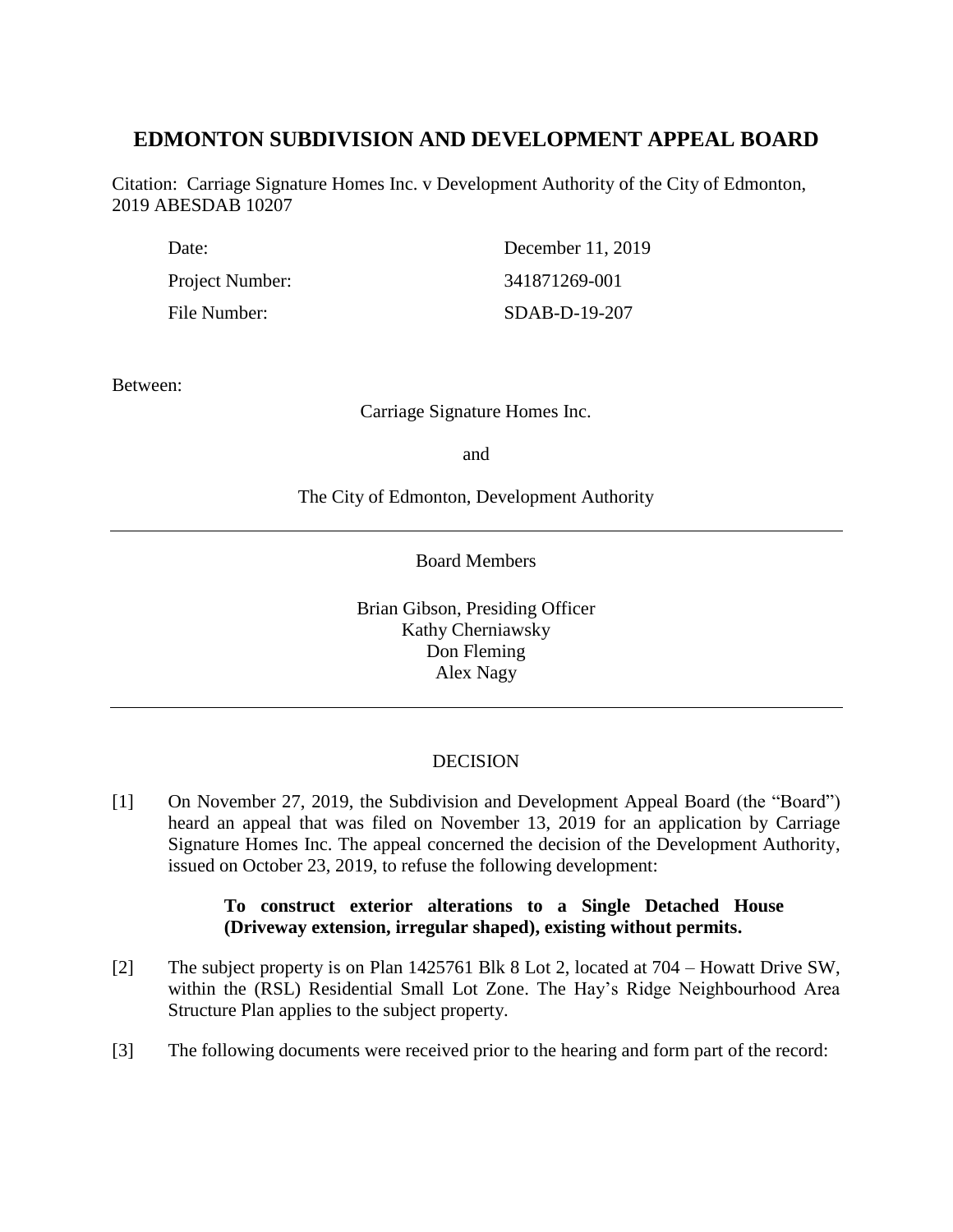- Copy of the Development Permit application with attachments, the proposed site plan, and the refused Development Permit;
- The Development Officer's written submission; and
- The Appellant's written submission.
- [4] The following exhibit was presented during the hearing and forms part of the record:
	- Exhibit A Photograph displayed on a phone by the Agent for the Appellant.

## **Preliminary Matters**

- [5] At the outset of the appeal hearing, the Presiding Officer confirmed with the parties in attendance that there was no opposition to the composition of the panel.
- [6] The Presiding Officer outlined how the hearing would be conducted, including the order of appearance of parties, and no opposition was noted.
- [7] The appeal was filed on time, in accordance with section 686 of the *Municipal Government Act*, RSA 2000, c M-26.

### **Summary of Hearing**

- *i) Position of M. Oehm, representing the Appellant, Carriage Signature Homes Inc.*
- [8] The subject house was constructed in 2016 and extended driveways were allowed at that time. In 2017, the *Edmonton Zoning Bylaw* changed to only allow one driveway on a property.
- [9] He could not confirm why there was no permit issued for the extended driveway.
- [10] The subject house is a Single Family Dwelling.
- [11] There is an attached garage on both sides of the house.
- [12] There are several extended driveways in the area and upper Windermere that are similar to the existing extended driveways that were constructed during the same time.
- [13] The subject house was used by the developer as a show home and was recently sold to the current property owners.
- [14] Removing the extended driveway would make it difficult to access to the second attached garage.
- [15] The house has existed since 2016 with no known complaints.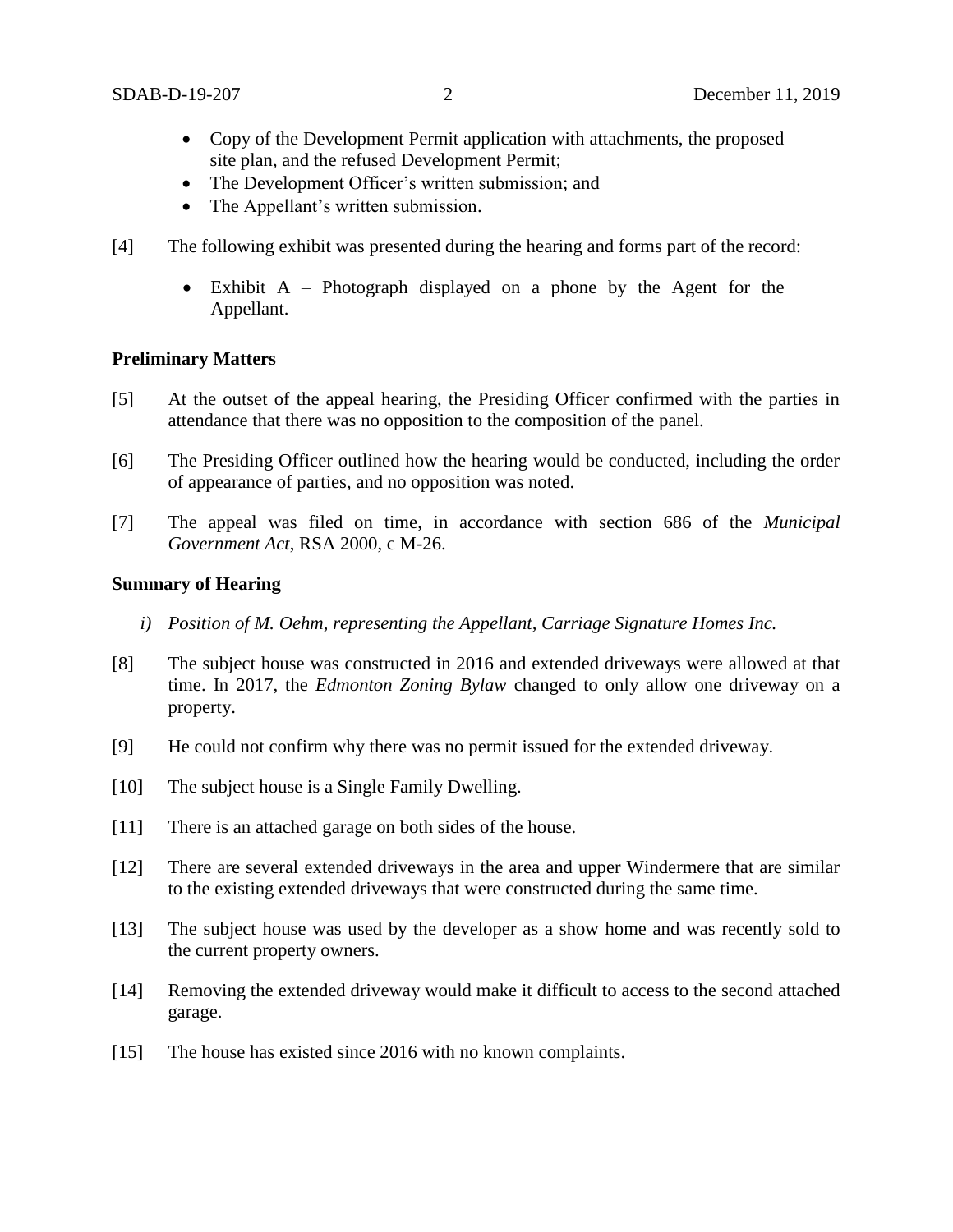- [16] In his opinion, the extended driveway will not negatively impact the neighbouring property owners.
- [17] A portion of the concrete could be removed to make it two separate driveways but that would be a hardship on the property owner.
- [18] Mr. Oehm provided the following information in response to questions by the Board:
	- a. He could not confirm why the two driveways were not separated but indicated that they could be separated if required.
	- b. The extended driveway is intended to access the two attached garages and will not be used for parking.
	- c. He could not confirm if there was any consultation with the neighbouring property owners. The area is still under development.
	- d. It was his understanding that the amendment to restrict the number of driveways on a property in the *Edmonton Zoning Bylaw* was done in 2017.
	- e. He only became aware of what was in the original house development permit application when he saw the Development Officer's report the day before the hearing.
	- f. He could not confirm why the builder he represents did not construct the proposed development according to the approved 2016 plot plan.
	- g. He did not know if the extended driveways in the area have permits.
	- h. He provided the Board with a photograph on his phone showing a similar driveway with two access points in upper Windermere approximately 10 minutes away by vehicle (*Exhibit A*).
	- i. The property owner would like to continue to use the driveway extension as an access to the attached garages and not for parking.
	- j. There is room in front of the house for on-street parking.
	- k. He would need to talk to the property owners if changes to the driveway needed to be done.

### *ii) Position of the Development Officer, F. Hetherington*

[19] The Development Authority did not appear at the hearing and the Board relied on Ms. Hetherington's written submission.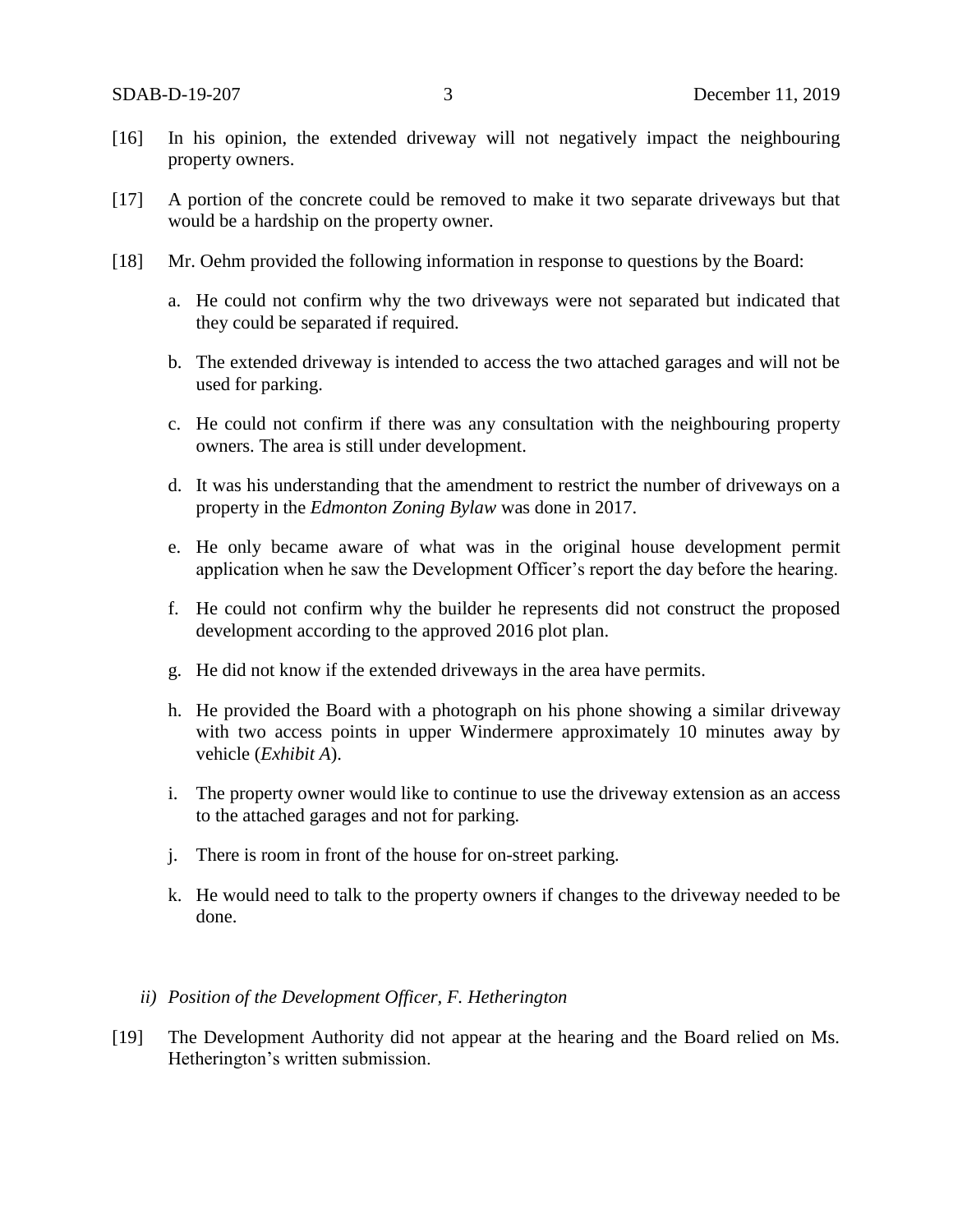# **Decision**

[20] The appeal is **DENIED** and the decision of the Development Authority is **CONFIRMED**. The development is **REFUSED**.

# **Reasons for Decision**

- [21] The proposed development, a Driveway extension (existing without permits), is Accessory to a Permitted Use in the (RSL) Residential Small Lot Zone.
- [22] The Development Officer cited three instances of non-compliance with section 54 of the *Edmonton Zoning Bylaw* in her reasons for refusal: the development has two Driveways which exceeds the maximum allowed of one; the concrete portion between the two Driveways does not lead to a Garage or a Parking Area; and, the Driveway is 17.0 meters in width which exceeds the allowed maximum of 11.0 metres.
- [23] The Appellant argued that at the time of construction the *Edmonton Zoning Bylaw* allowed for the two Driveways. However, the Board notes that this is incorrect. Bylaw 15634 was enacted on September 26, 2011 and at that time section 54 was amended to add the following regulation:
	- 1. Bylaw 12800, as amended, The Edmonton Zoning Bylaw is hereby amended by:
		- g. adding the following as Section 54.1(4)
			- 4. The Front Yard of any at-grade Dwelling unit in any Residential Zone, or in the case of a corner Site, the Front Yard or the flanking Side Yard in any Residential Zone, may include a maximum of one Driveway. The area hardsurfaced for a Driveway, not including the area used as a walkway, shall have:
				- a. a minimum width of 3.1 m; and
				- b. a maximum width the shall be calculated as the product of 3.1 m multiplied by the total number of adjacent side-by-side parking spaces contained within the Garage.
				- c. The Driveway shall lead directly from the roadway to the required Garage or Parking Area.
- [24] The Development Officer indicated the following in her written submission:
	- a. A Development Permit for a Single Detached House with front attached Garage and a Driveway that led directly to the Garage doors with one access onto Howatt Drive SW was approved August 26, 2016.
	- b. The House approval contained a specific written condition regarding the Driveway that stated "Absolutely no future driveway extension, and the Single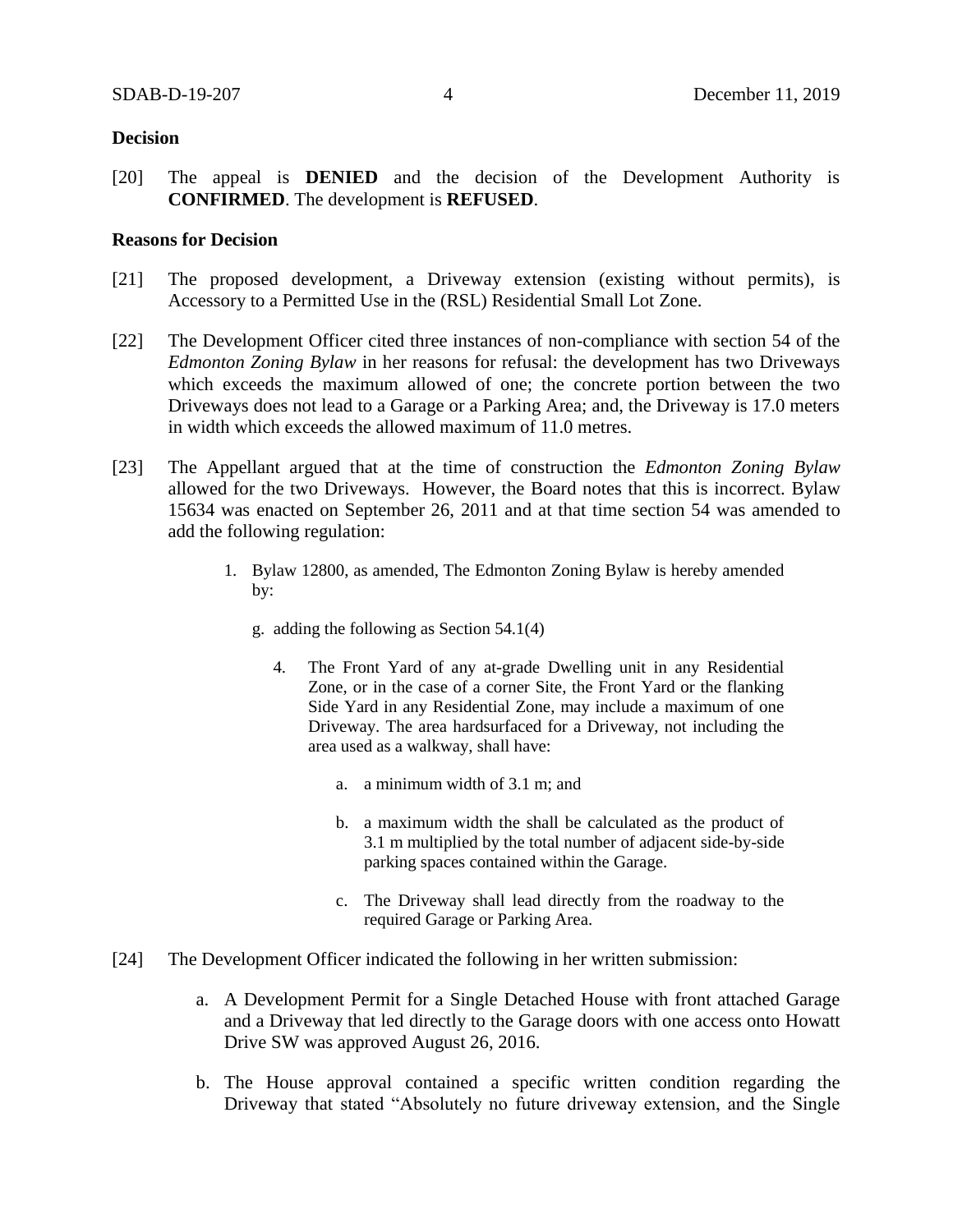Detached dwelling including driveway shall be located in accordance with the stamped approved site plan."

- c. At the time of 2016 application, the attached Garages and access were discussed. The Appellant did not want to remove the single car garage overhead door on the right side of the house and agreed it would be accessed from the main Driveway around the house.
- d. The understanding and condition are reflected in the original stamped approved plot plan submitted by the Development Officer.
- [25] The Appellant's agent was unaware of the circumstances in 2016. He could not explain why after the discussion and the imposition of an express condition concerning the Driveway access, the August 26, 2016 approved plans for the Driveway were not followed. No record of any other application or appeal of that approval was provided to the Board.
- [26] The Board considered that it had received no comments from surrounding neighbours either supporting or opposing the proposed development. The Appellant's agent indicated that he was unaware of any efforts made by the Appellant to canvass the surrounding property owners. The Board accepts the evidence that this neighbourhood is under development and not all of the lots on the blockface are occupied.
- [27] The Appellant submitted a photograph of another property with a similar configuration to the existing development. The Board did not find the photograph persuasive either way for three reasons. The Board is not bound by precedent and decides each case on its merits. The home is located a ten minute drive from the subject Site based on the Appellant's submissions. There is no evidence before the Board about the legal status of that development.
- [28] Although the houses along Howatt Drive SW typically have larger front attached Garages, all the existing approved Driveways are limited to one access from the roadway. Based on the evidence, two accesses for one property or accessing two attached front Garages is not typical for this neighbourhood or the blockface.
- [29] The parties agreed that there is one other property further down the roadway at 687 Howatt Drive SW also built with two Driveways/accesses. However, the evidence before the Board shows that all existing approved Driveways are limited to one access and there is no Development Permit on record approving this other development.
- [30] Given the 17-metre width and two access points shown in the photographic evidence, the Board finds that a substantial majority of the Front Yard has been paved. The Board agrees with the Development Authority that the landscaped area located primarily on the City-owned boulevard between the two accesses is very minimal in scale in comparison to the much larger paved area. The proposed configuration creates a large paved area in the Front Yard that does not lead directly to any of the overhead Garage doors, nor to a parking area.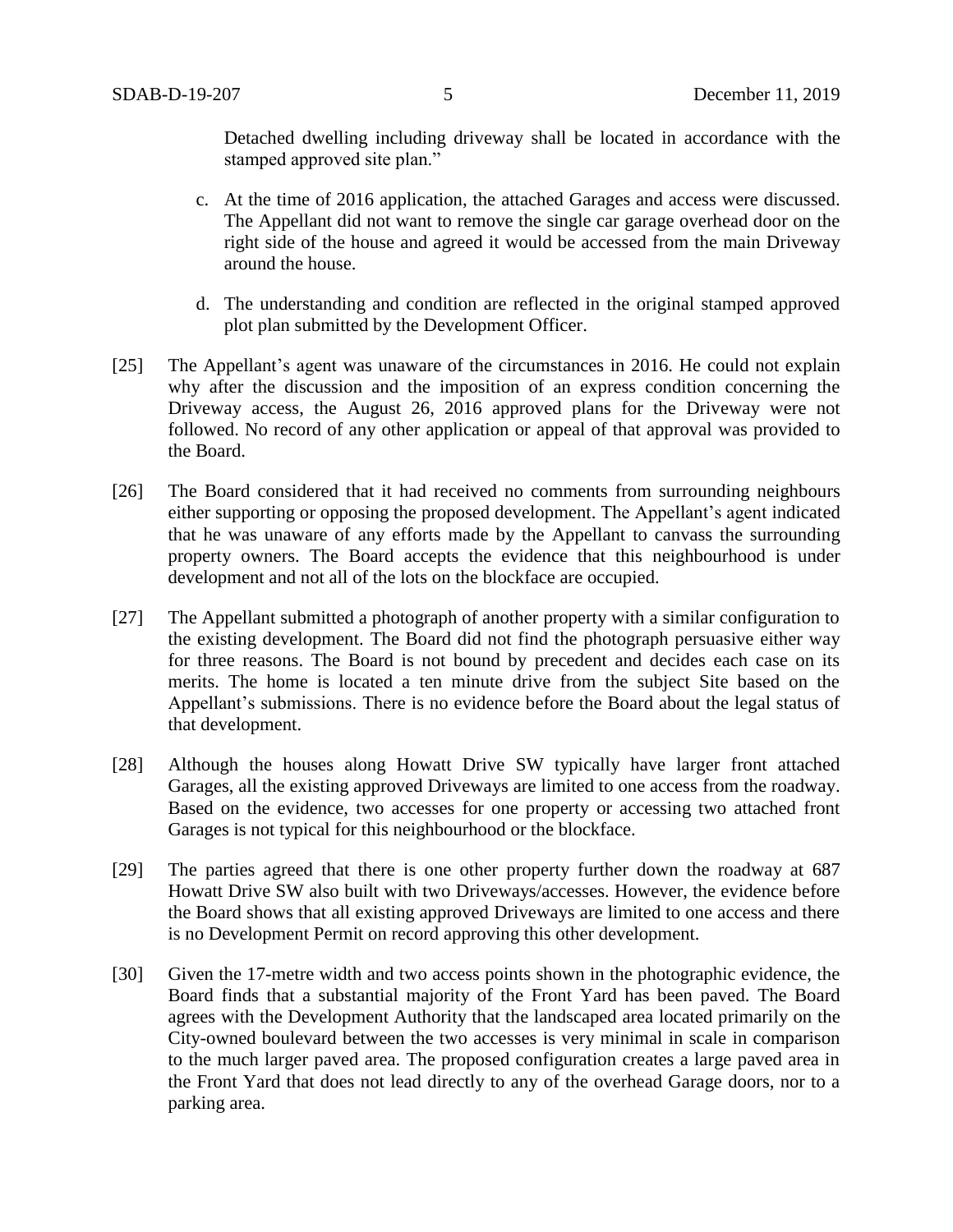- [31] The submitted aerial photographs show that there are considerably and proportionately more landscaped areas on all of the other developed properties on this block.
- [32] The Board also agrees with the Development Officer that the configuration of the Driveways with an additional Driveway access reduces the available public on-street parking for the neighbourhood.
- [33] Based on the above, it is the opinion of the Board that the proposed development will unduly interfere with the amenities of the neighbourhood, and materially interfere with or affect the use, enjoyment or value of neighbouring parcels of land.

Brian Gibson, Presiding Officer Subdivision and Development Appeal Board

CC: Michael L. Oehm Professional Corporation, Attn: M. Oehm City of Edmonton, Development & Zoning Services, Attn: F. Hetherington / A. Wen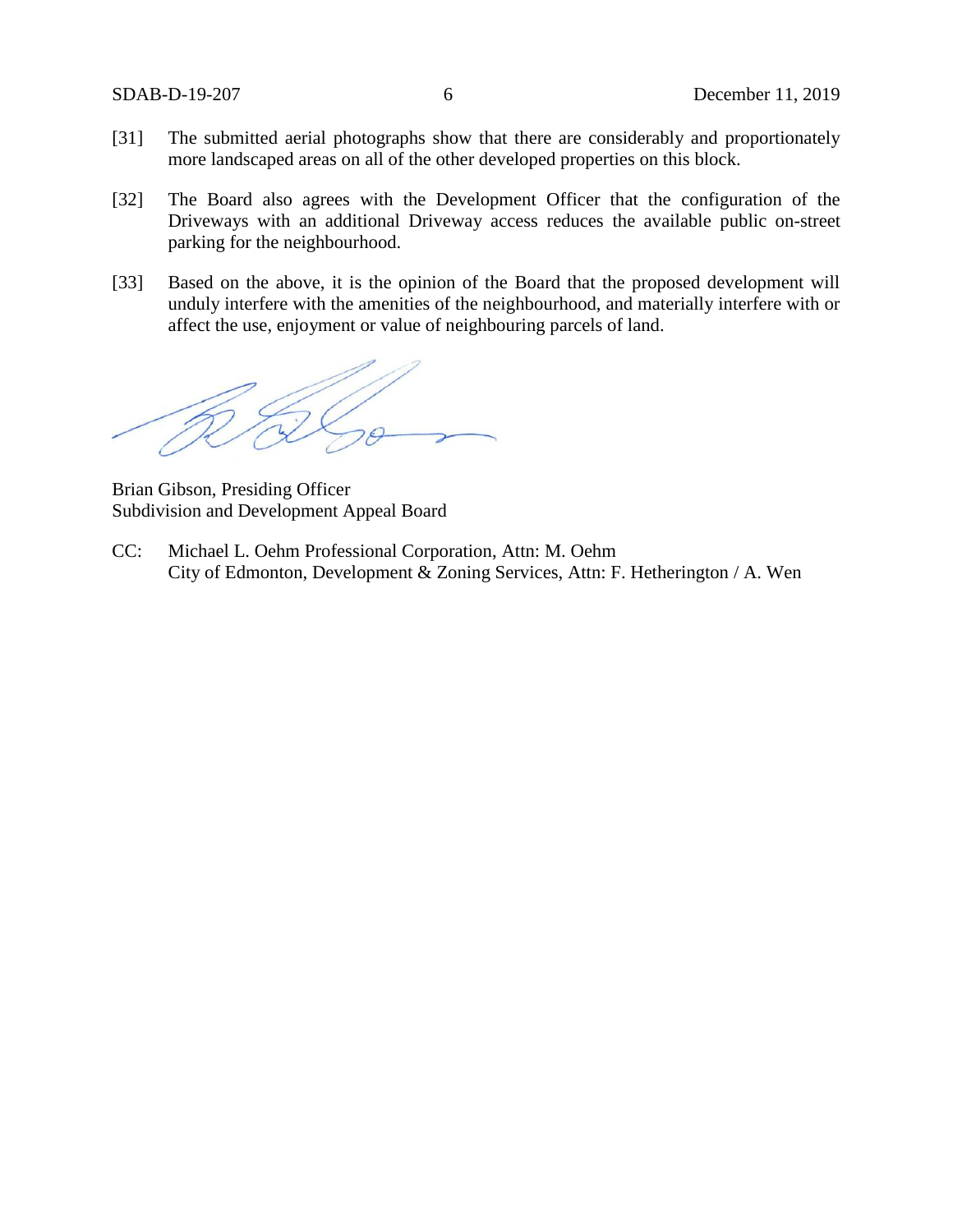# **Important Information for the Applicant/Appellant**

- 1. This decision may be appealed to the Alberta Court of Appeal on a question of law or jurisdiction under section 688 of the *Municipal Government Act*, RSA 2000, c M-26.
- 2. When a decision on a Development Permit application has been rendered by the Subdivision and Development Appeal Board, the enforcement of that decision is carried out by Development & Zoning Services, located on the 2nd Floor, Edmonton Tower, 10111 – 104 Avenue NW, Edmonton, AB T5J 0J4.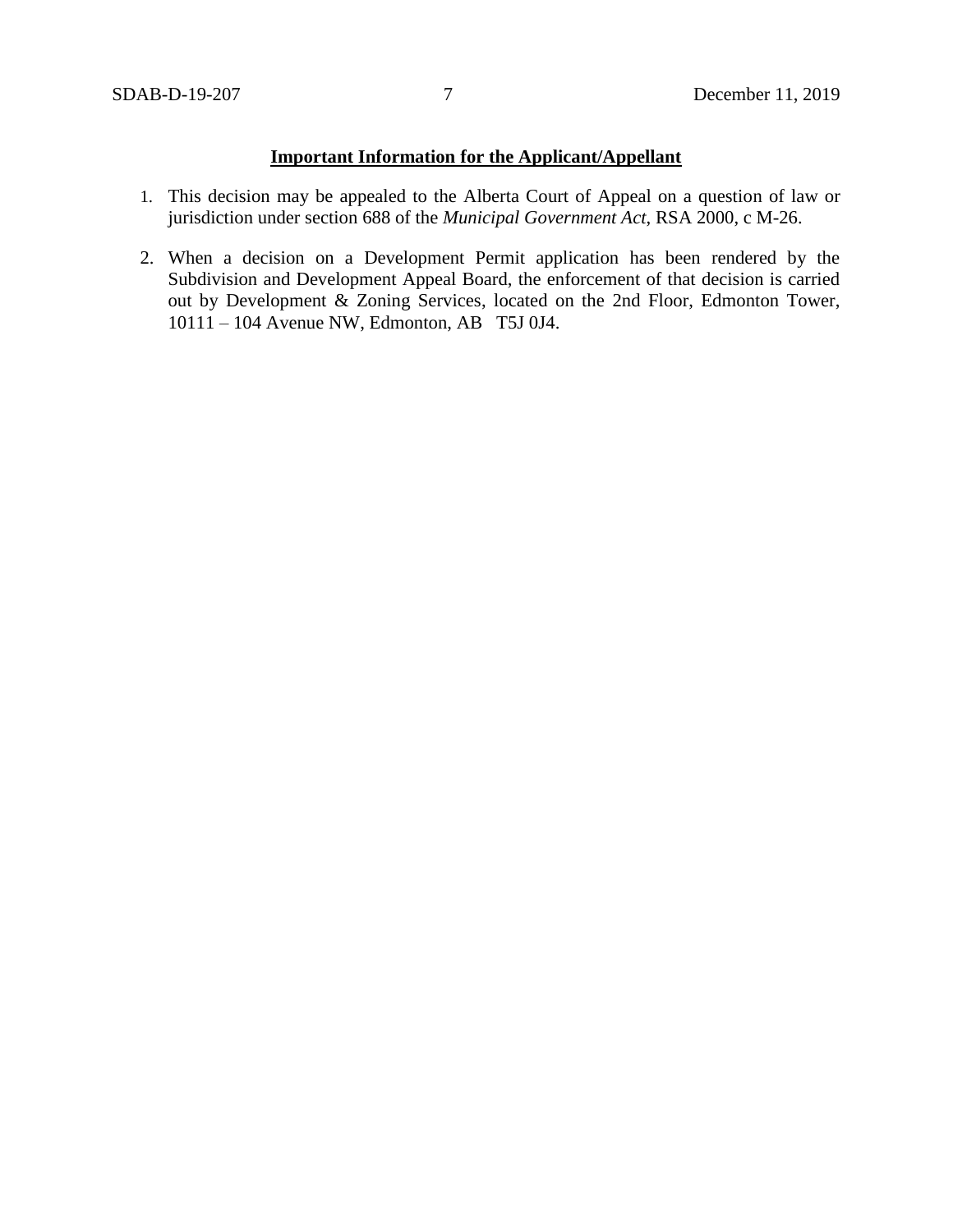# **EDMONTON SUBDIVISION AND DEVELOPMENT APPEAL BOARD**

Citation: Sarah Stengel v Development Authority of the City of Edmonton, 2019 ABESDAB 10208

| Date:           | December 11, 2019 |
|-----------------|-------------------|
| Project Number: | 341599337-001     |
| File Number:    | SDAB-D-19-208     |

Between:

Sarah Stengel

and

# The City of Edmonton, Development Authority

Board Members

Brian Gibson, Presiding Officer Kathy Cherniawsky Don Fleming Alex Nagy

# **DECISION**

[1] On November 27, 2019, the Subdivision and Development Appeal Board (the "Board") heard an appeal that was filed on November 14, 2019 for an application by Rajinder Bahra. The appeal concerned the decision of the Development Authority, issued on October 25, 2019, to approve the following development:

# **To operate a Major Home Based Business - (Personal Service Shop for Aesthetics services - RAJINDER BAHRA), expires OCTOBER 25, 2024.**

- [2] The subject property is on Plan 7722048 Blk 4 Lot 11, located at 17116 98 Street NW, within the (RF1) Single Detached Residential Zone.
- [3] The following documents were received prior to the hearing and form part of the record:
	- Copy of the Development Permit application and the approved Development Permit;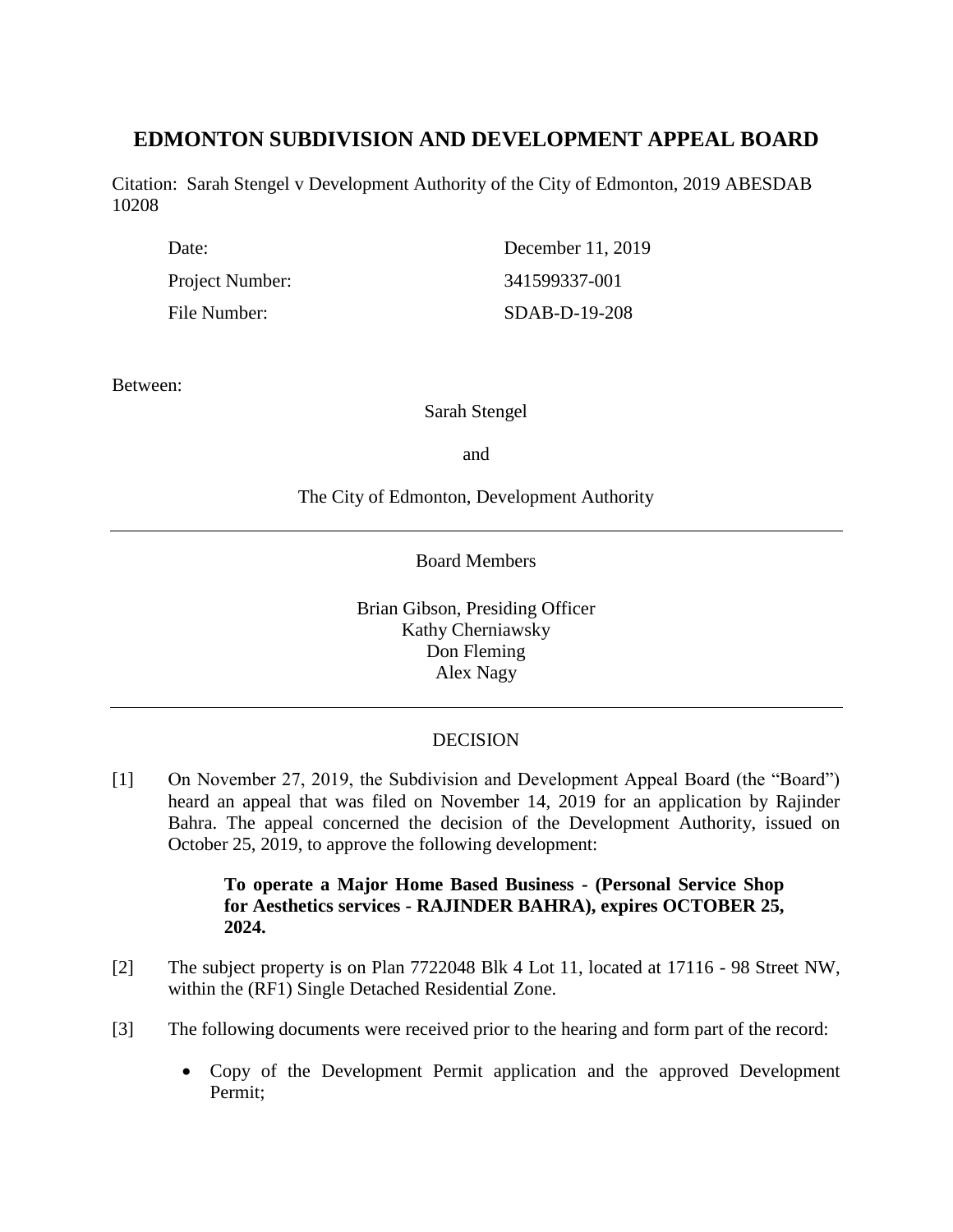- The Development Officer's written submission; and
- The Appellant's written submissions and photographs.

### **Preliminary Matters**

- [4] At the outset of the appeal hearing, the Presiding Officer confirmed with the parties in attendance that there was no opposition to the composition of the panel.
- [5] The Presiding Officer outlined how the hearing would be conducted, including the order of appearance of parties, and no opposition was noted.
- [6] The appeal was filed on time, in accordance with section 686 of the *Municipal Government Act*, RSA 2000, c M-26.

## **Summary of Hearing**

- *i) Position of the Appellants, S. Stengel and C. Stengel*
- [7] They are not opposed to the proposed Major Home Based Business but are concerned that the conditions are currently not being followed.
- [8] The business has been operating for some time and there has been an excess of on-street parking and traffic in the neighbourhood.
- [9] The approved permit allows for four customer visits per day and two parking spaces on the driveway, one for the property owner and one for a customer. However, they have seen several vehicles at the property at a time which does not comply with the conditions.
- [10] They spoke to the Applicant about their concerns and the Applicant indicated that they would follow up with her customers. The Appellants are concerned that the customers will not follow the instructions.
- [11] There are several young families in the area and safety is a concern for children with an excess of vehicles in the neighbourhood.
- [12] Mr. and Mrs. Stengel provided the following information in response to questions by the Board:
	- a. The confirmed they have no issue with the business if the conditions are followed.
	- b. If they did not appeal the approved permit, the City would not know there were any concerns.
	- c. They spoke to their neighbours who had concerns but they did not want to attend the hearing. They have nothing in writing from their neighbours.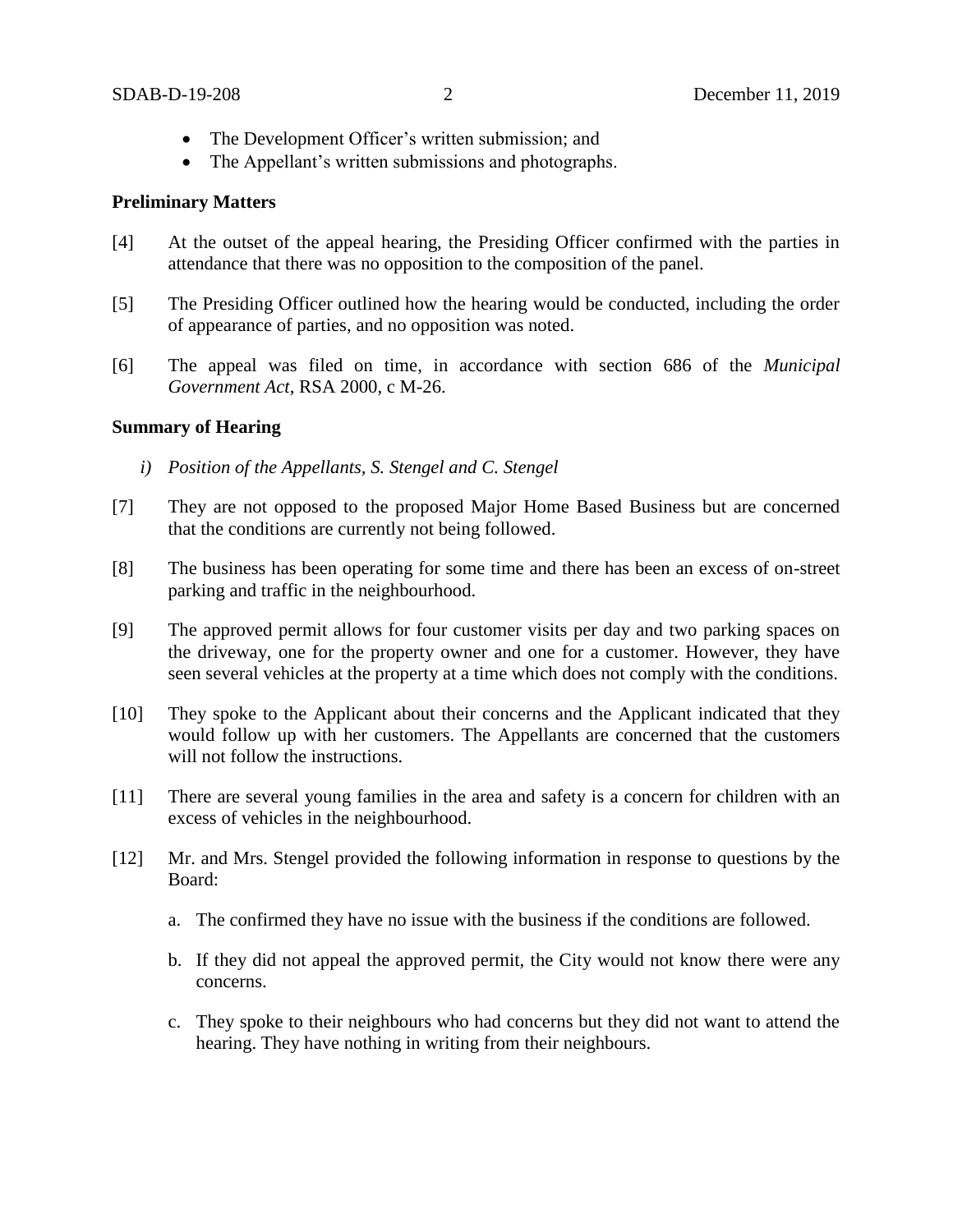- *ii) Position of the Development Officer, M. Winget*
- [13] The Development Authority did not appear at the hearing and the Board relied on Mr. Winget's written submission.
	- *iii) Position of the Applicant, R. Bahra, who was accompanied by T. Punglia*
- [14] They were not aware that their neighbours had concerns with the home based business.
- [15] They spoke to their customers regarding parking and will continue to ensure the Appellant's concerns are addressed.
- [16] They will ensure that children living in the neighbourhood are safe by requiring customers to follow the conditions of the permit that includes parking on the driveway and ensuring that there is no overlap in client visits.
- [17] There was recent construction in the neighbourhood, which increased on-street parking.
- [18] Ms. Punglia has two cars and when family is visiting there can be several cars on the subject site. The cars are not parked on the subject site for long.
- [19] Ms. Bahra does not have any employees at the home based business.
- [20] Ms. Punglia owns the property and lives at the property. Ms. Bahra lives in the basement and does not have a vehicle.
- [21] There have been one to five customers per day in the past but Ms. Bahra indicated that she will follow the condition that the maximum number of clients per day does not exceed four.
- [22] Now that they are fully aware of all of the Development Permit conditions, they agree that going forward they will follow all of the stated conditions of the Development Permit.
- [23] Ms. Bahra started the home based business approximately four months ago, prior to applying for a development permit. She believes a complaint was received which triggered the requirement for a development permit.
	- *iv) Rebuttal of the Appellants*
- [24] They agree that construction in the area has increased traffic and parking concerns.
- [25] They have seen up to 13 vehicles at the subject site. They recognize the vehicles that are associated with the subject site.
- [26] In their opinion, the business has been in operation longer than four months. The traffic has increased significantly in the last four months.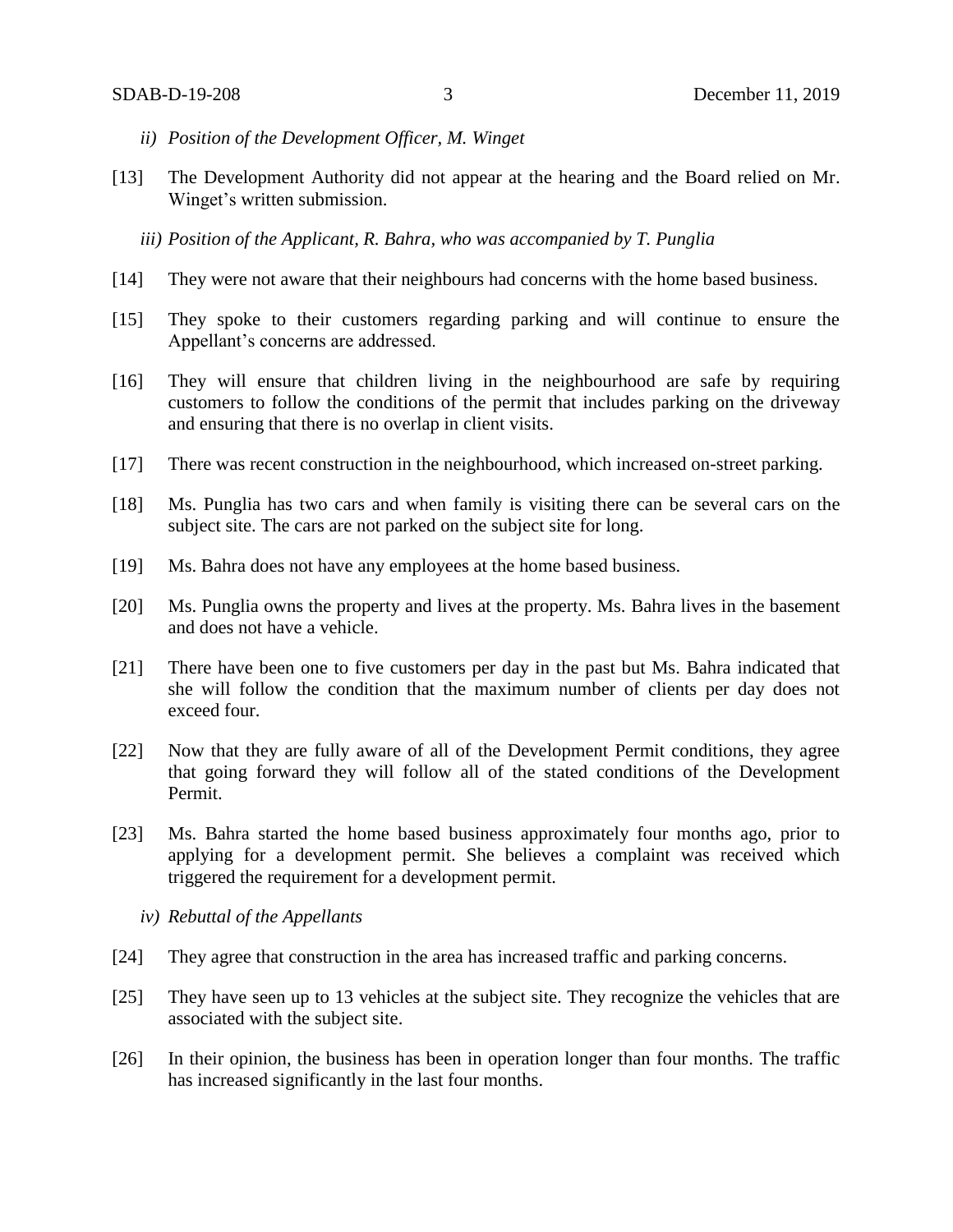- [27] They have made several attempts to speak to the property owner of the subject site about their concerns and have left written messages in their mailbox.
- [28] They could not confirm if Ms. Bahra lives in the basement. They have seen Ms. Bahra dropped off in the morning and picked up in the evening at the subject site on several days.

## **Decision**

[29] The appeal is **DENIED** and the decision of the Development Authority is **CONFIRMED**. The development is **GRANTED** as applied for to the Development Authority, subject to the following **CONDITIONS**:

Unless otherwise stated, all references to "section numbers" refer to the authority under the Edmonton Zoning Bylaw #12800, as amended.

- 1. The business owner must live at the site. The business use must be secondary to the residential use of the building and shall not change the residential character of the Dwelling or Accessory Building. (Section 7.3(7)).
- 2. There shall be no exterior display or advertisement other than an identification plaque or sign a maximum of 20 cm  $(8")$  x 30.5 cm  $(12")$  in size located on the dwelling. (Section 75.1).
- 3. The Major Home Based Business shall not generate pedestrian or vehicular traffic, or parking, in excess of that which is characteristic of the Zone in which it is located. (Section 75.3).
- 4. If non-resident employees or business partners are working on-site, the maximum number shall not exceed the number applied for with this application.
- 5. The number of business / client visits to the Major Home Based Business shall not exceed four visits per day.
- 6. Client visits must be by-appointment only and appointments shall not overlap.
- 7. There shall be no outdoor business activities, or outdoor storage of material or equipment associated with the business (Section 75.5).
- 8. No offensive noise, odour, vibration, smoke, litter, heat or other objectionable effect shall be produced.
- 9. The business use must maintain the privacy and enjoyment of adjacent residences and the character of the neighborhood.
- 10. All parking for the Dwelling and Home Based Business must be accommodated on site unless a parking variance has been granted for this Major Home Based Business.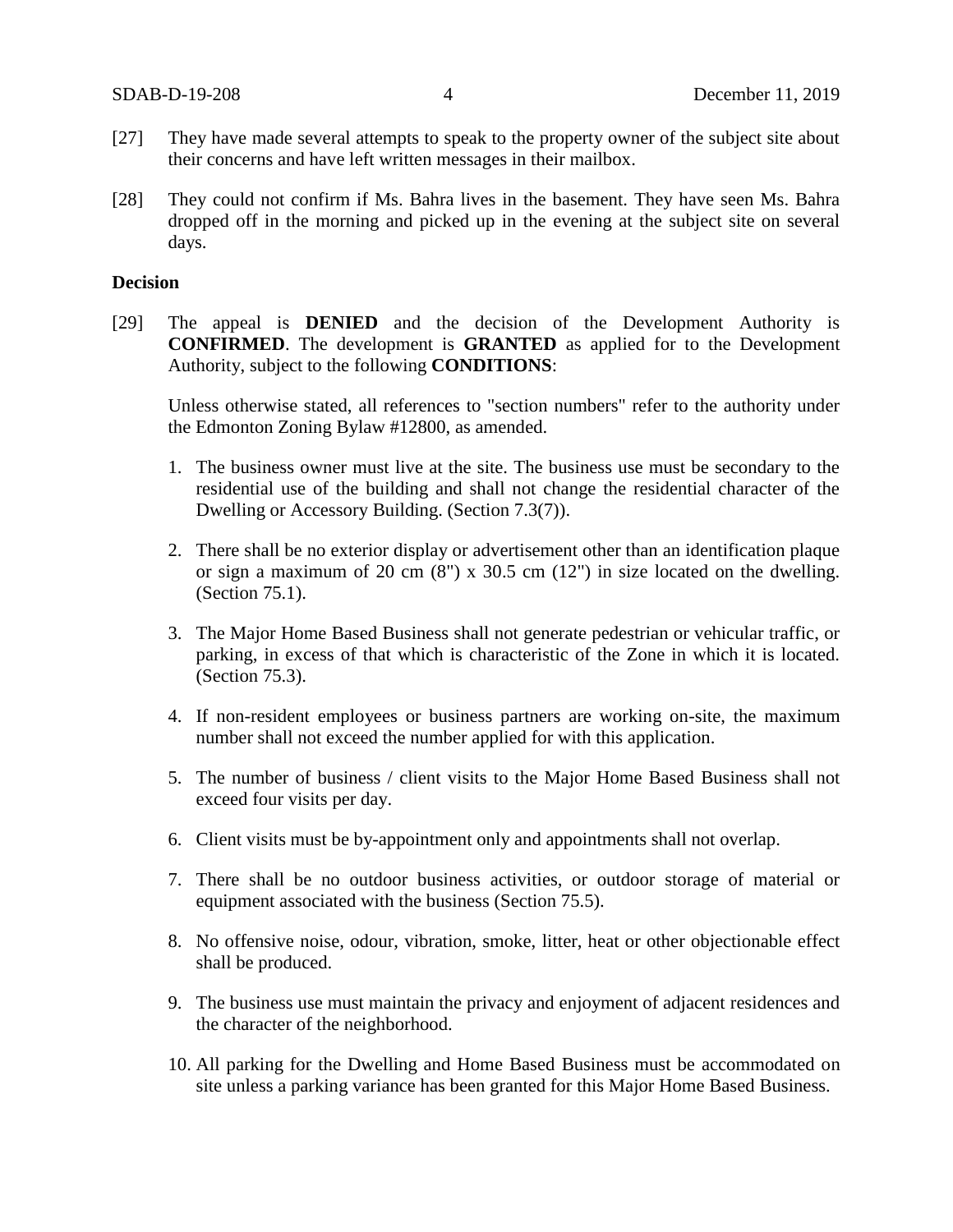- 11. This Development Permit may be cancelled at any time if the Home Based Business as stated in the Permit Details changes. (Section 17.2).
- 12. This approval is for a 5 year period from the date of this decision. A new Development Permit must be obtained to continue to operate the business from this location. **This Development Permit expires on December 12, 2024**.

Note:

1. This Development Permit is not a Business Licence.

#### **Reasons for Decision**

- [30] The proposed development, a Major Home Based Business (Personal Service Shop for Aesthetics services), is a Discretionary Use in the (RF1) Single Detached Residential Zone.
- [31] The Appellants indicated that their concerns were mainly regarding parking and an excess in traffic. The Applicant is aware of all of the imposed conditions and indicated that she will ensure that they are followed, in particular that clients will park on the subject Site as outlined in the imposed conditions.
- [32] The Appellant indicated that their issues relate to compliance with the stated conditions and if the Applicant follows the conditions they have no concern with the Major Home Based Business.
- [33] Based on the above, the Board finds that the proposed development with the conditions attached, is reasonably compatible with the neighbourhood.

Brian Gibson, Presiding Officer Subdivision and Development Appeal Board

CC: R. Bahra T. Punglia City of Edmonton, Development & Zoning Services, Attn: M. Winget / A. Wen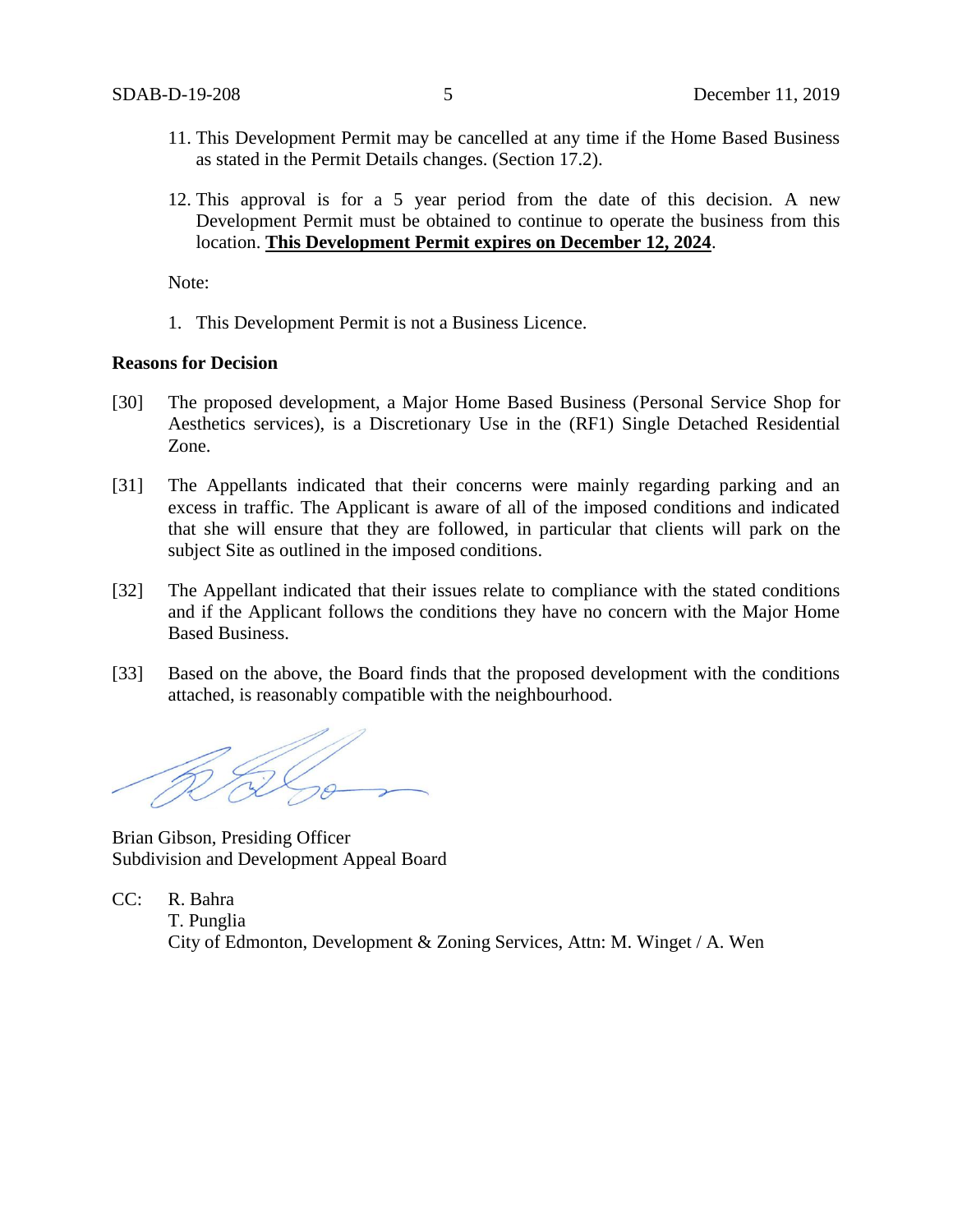## **Important Information for the Applicant/Appellant**

- 1. This is not a Business Licence. A Business Licence must be obtained separately from Development & Zoning Services, located on the 2nd Floor, Edmonton Tower, 10111 – 104 Avenue NW, Edmonton, AB T5J 0J4.
- 2. Obtaining a Development Permit does not relieve you from complying with:
	- a) the requirements of the *Edmonton Zoning Bylaw*, insofar as those requirements have not been relaxed or varied by a decision of the Subdivision and Development Appeal Board,
	- b) the requirements of the *Alberta Safety Codes Act*,
	- c) the *Alberta Regulation 204/207 – Safety Codes Act – Permit Regulation*,
	- d) the requirements of any other appropriate federal, provincial or municipal legislation,
	- e) the conditions of any caveat, covenant, easement or other instrument affecting a building or land.
- 3. When an application for a Development Permit has been approved by the Subdivision and Development Appeal Board, it shall not be valid unless and until any conditions of approval, save those of a continuing nature, have been fulfilled.
- 4. A Development Permit will expire in accordance to the provisions of section 22 of the *Edmonton Zoning Bylaw, Bylaw 12800*, as amended.
- 5. This decision may be appealed to the Alberta Court of Appeal on a question of law or jurisdiction under section 688 of the *Municipal Government Act*, RSA 2000, c M-26. If the Subdivision and Development Appeal Board is served with notice of an application for leave to appeal its decision, such notice shall operate to suspend the Development Permit.
- 6. When a decision on a Development Permit application has been rendered by the Subdivision and Development Appeal Board, the enforcement of that decision is carried out by Development & Zoning Services, located on the 2nd Floor, Edmonton Tower, 10111 – 104 Avenue NW, Edmonton, AB T5J 0J4.

*NOTE: The City of Edmonton does not conduct independent environmental checks of land within the City. If you are concerned about the stability of this property for any purpose, you should conduct your own tests and reviews. The City of Edmonton, when issuing a development permit, makes no representations and offers no warranties as to the suitability of the property for any purpose or as to the presence or absence of any environmental contaminants on the property.*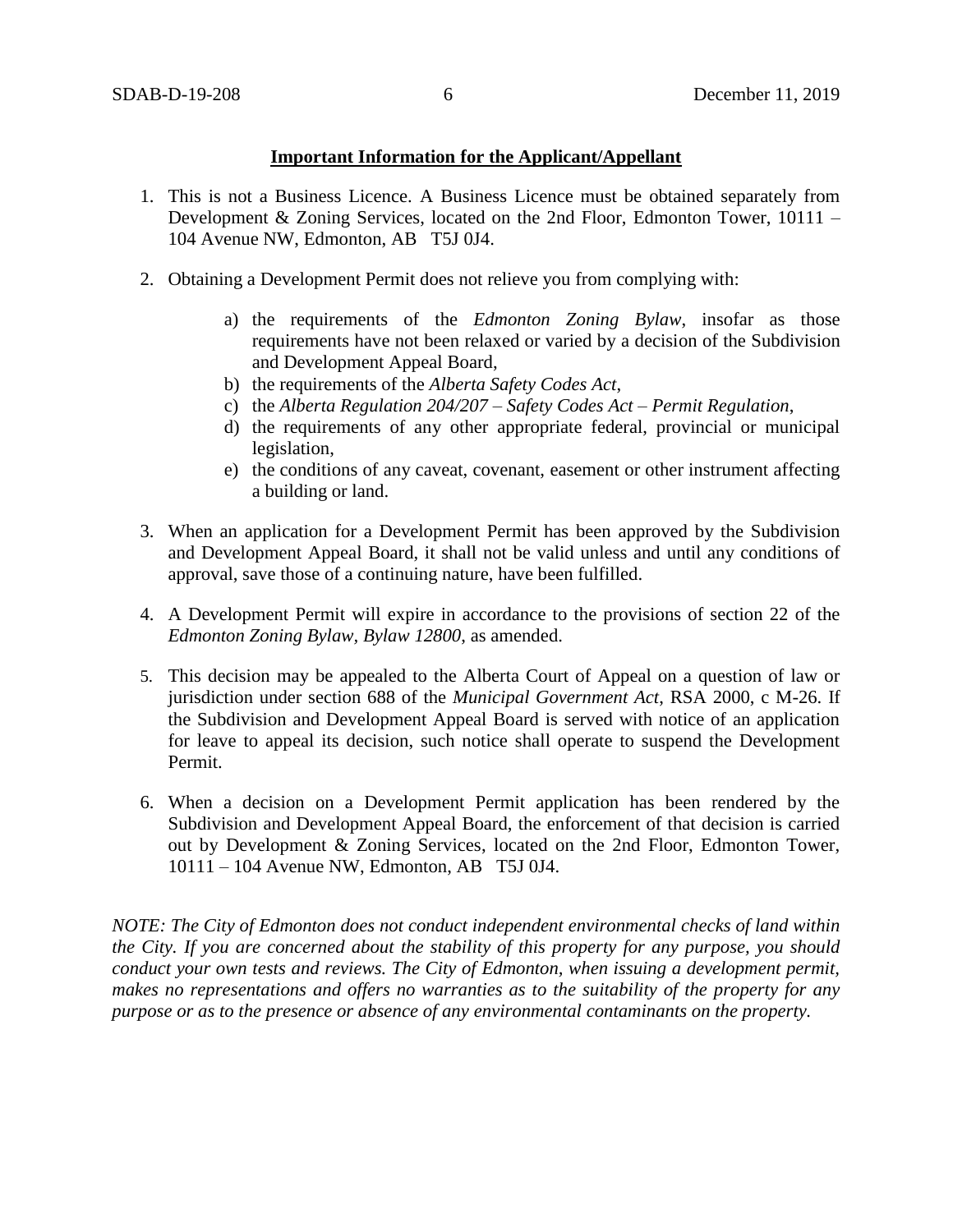# **EDMONTON SUBDIVISION AND DEVELOPMENT APPEAL BOARD**

Citation: Pattison Outdoor Advertising v Development Authority of the City of Edmonton, 2019 10175

| Date:           | December 11, 2019 |
|-----------------|-------------------|
| Project Number: | 311293064-001     |
| File Number:    | SDAB-D-19-175     |

Between:

Pattison Outdoor Advertising

and

The City of Edmonton, Development Authority

Board Members

Brian Gibson, Presiding Officer Kathy Cherniawsky Don Fleming Alex Nagy

# **DECISION**

# **October 10, 2019 Hearing**

[1] On October 10, 2019, the Subdivision and Development Appeal Board (the "Board") heard an appeal that was filed on September 12, 2019. The appeal concerned the decision of the Development Authority, issued on September 6, 2019, to refuse the following development:

> **To install one (1) Freestanding General Advertising Sign with an electronic Changeable Copy panel containing on-premises and offpremises Advertising (incl. digital and static panels 6.1 metres by 13.5 metres facing East)(Condominium Corporation 9122259).**

[2] The subject property is on Condo Common Area (Plan 9122259), located at 17503C - 100 Avenue NW, within the DC2.208 Site Specific Development Control Provision. The Place La Rue Neighbourhood Area Structure Plan applies to the subject property.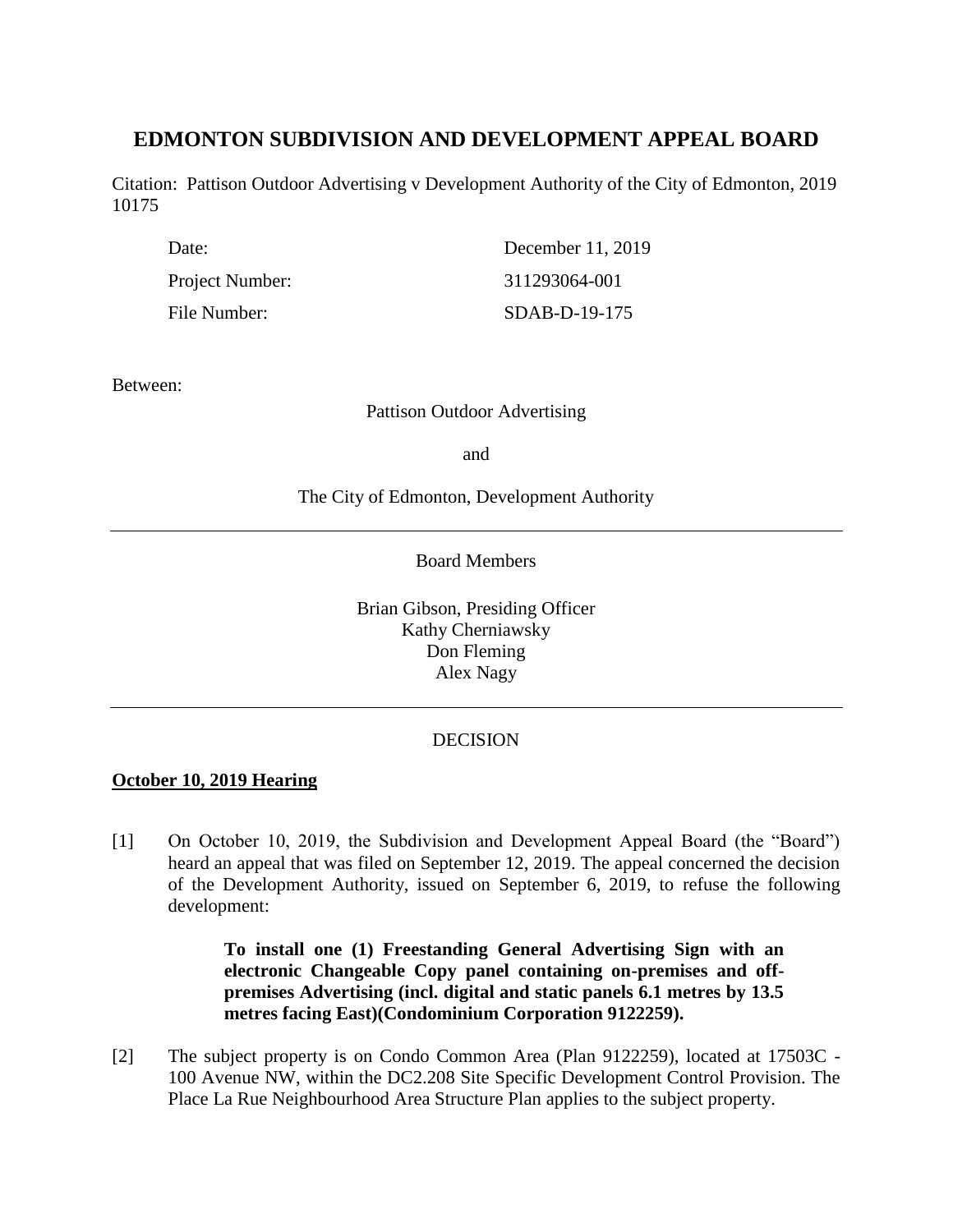- [3] The following documents were received prior to the hearing and form part of the record:
	- Copy of the Development Permit application with attachments, proposed plans, and the refused Development Permit;
	- The Development Officer's written submissions;
	- The Appellant's written submissions; and
	- A photograph from an adjacent business owner.

## **Preliminary Matters**

- [4] At the outset of the appeal hearing, the Presiding Officer confirmed with the parties in attendance that there was no opposition to the composition of the panel.
- [5] The Presiding Officer outlined how the hearing would be conducted, including the order of appearance of parties, and no opposition was noted.
- [6] The appeal was filed on time, in accordance with section 686 of the *Municipal Government Act*, RSA 2000, c M-26.

# **Summary of Hearing**

- *i) Position of J. Murphy, Legal Counsel for the Appellant, Pattison Outdoor Advertising*
- [7] One issue of the appeal is that the Development Officer failed to follow the directions of Council in refusing this development permit application. The second issue that will be addressed is the concern of an owner of one of the condominium units in the building that his business identification sign has existed for 25 years and should remain in its present location.
- [8] The Applicant addressed one of the reasons for refusal identified by the Development Officer by commissioning a Sign Safety Assessment that was accepted by Subdivision Planning (Transportation) on July 10, 2019. The Development Officer acknowledged in the written submission provided that the revised response from Subdivision Planning was overlooked. Therefore, with the support of Transportation, reason number 5 of the refusal no longer applies.
- [9] The reasons for refusal identified by the Development Officer are based on an interpretation of *Land Use Bylaw 5996* (the "*Land Use Bylaw*").
- [10] The subject site is located in a DC2.208, Site Specific Development Control District. DC2.208.4.i states that "Signs shall be allowed in this District as provided for in Schedule 79E and in accordance with the General Development Regulations of Sections 59 to 79 inclusive of the Land Use Bylaw."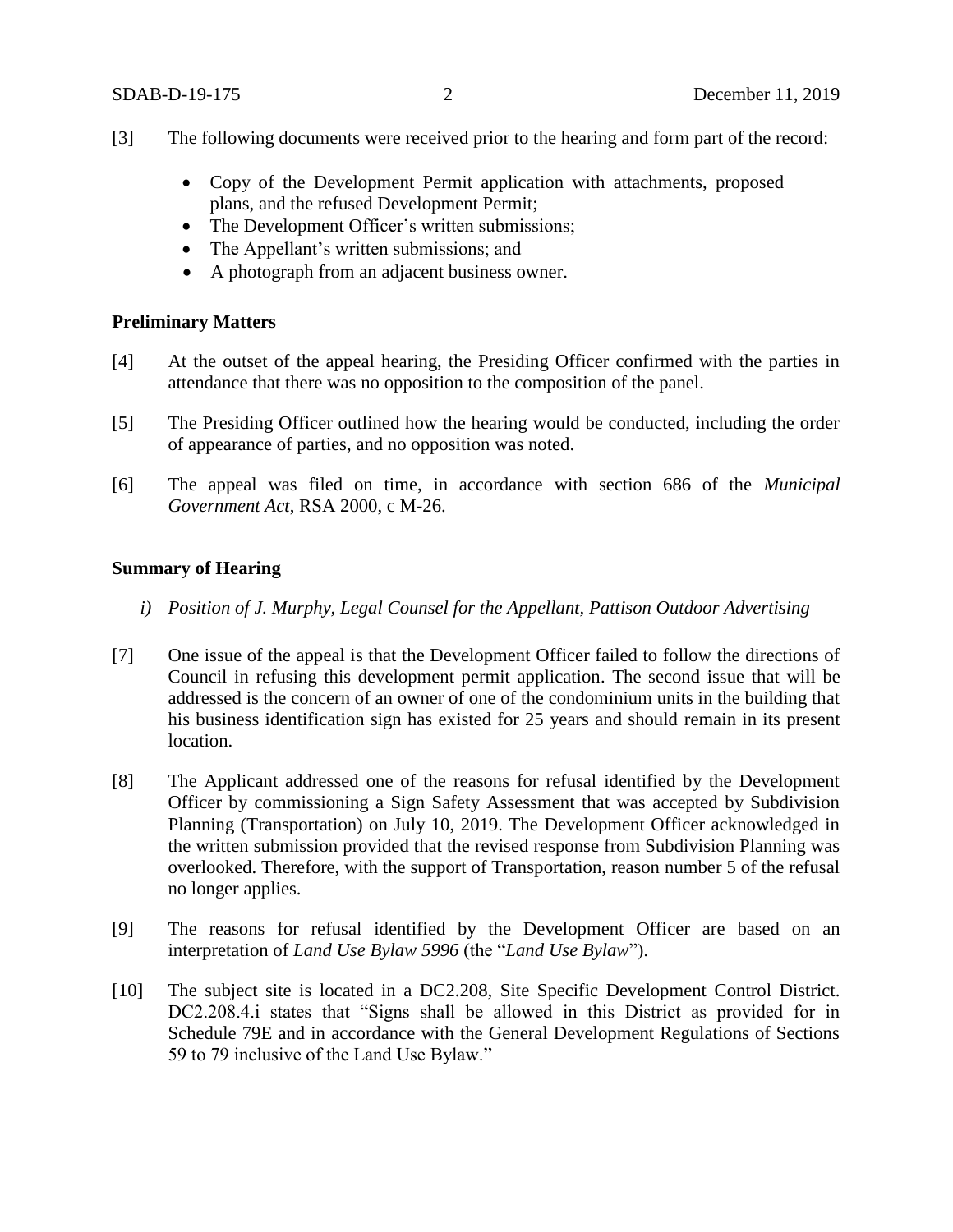[11] Because DC2.208 specifically references the Land Use Bylaw, section 2.7 of the *Edmonton Zoning Bylaw* (the "*Zoning Bylaw*") applies. Section 2.7 states:

> Unless there is an explicit statement to the contrary in a Direct Control District or Provision, any specific reference in a Direct Control District or Direct Control Provision to a land use bylaw shall be deemed to be a reference to the land use bylaw that was in effect at the time of the creation of the Direct Control District or Provision.

- [12] Court of Appeal decision, *Cameron Corporation v Edmonton (Subdivision and Development Appeal Board)*, 2012 ABCA 254 was referenced. In this decision the Court of Appeal determined that the Board was correct in applying the old *Land Use Bylaw 5996*.
- [13] There is an interesting question regarding whether or not the reference in section 2.7 of the *Zoning Bylaw* is to the *Land Use Bylaw* period or is it a reference to the *Land Use Bylaw* as it existed on the day that the Direct Control Bylaw was passed. It was his opinion that the reference is to the most up-to-date *Land Use Bylaw* and there was never intent to freeze it in time.
- [14] The scope of the development permit application states:

To install (1) Freestanding General Advertising Sign with an electronic Changeable Copy panel containing on-premises and off-premises advertising (including digital and static panels 6.1 metres by 13.5 metres facing east)(Condominium Corporation 9122259).

However, this is not what Pattison Outdoor Advertising applied for. The application was changed by the Development Officer upon review and the scope of the application was changed based on their interpretation. Pattison Outdoor Advertising applied for a Minor Digital On-premises Off-premises Sign facing **west** at this location. It was his opinion that the Development Officer did not follow the directions of Council in determining the Use Class because the determined Use Class is not allowed in this zone when in fact; the proposed sign is a Permitted Use that complies with all of the development regulations of the *Land Use Bylaw*.

- [15] The Development Officer determined that the proposed sign includes a Changeable Copy panel. However, it cannot include this feature because only On-premises Signs are allowed to have Changeable Copy panels. The Development Officer misread the *Land Use Bylaw*, particularly in light of numerous Board decisions that addressed this issue.
- [16] The Direct Control zoning references Sign Schedule 79E of the *Land Use Bylaw*. DC2.208.4.i states that Signs shall be allowed in accordance with Sign Schedule 79E. Sign Schedule 79E.1 provides a list of Signs that "**shall"** be allowed subject to the Sign Regulations. The use of the word "shall" speaks to a Permitted Use. It cannot be a Permitted Use per se under the *Land Use Bylaw* because signs were not a Use of land. Section 79E.1(c) and (f) list Freestanding, On-premises Business Identification Signs and Freestanding General Advertising Signs as allowable signs.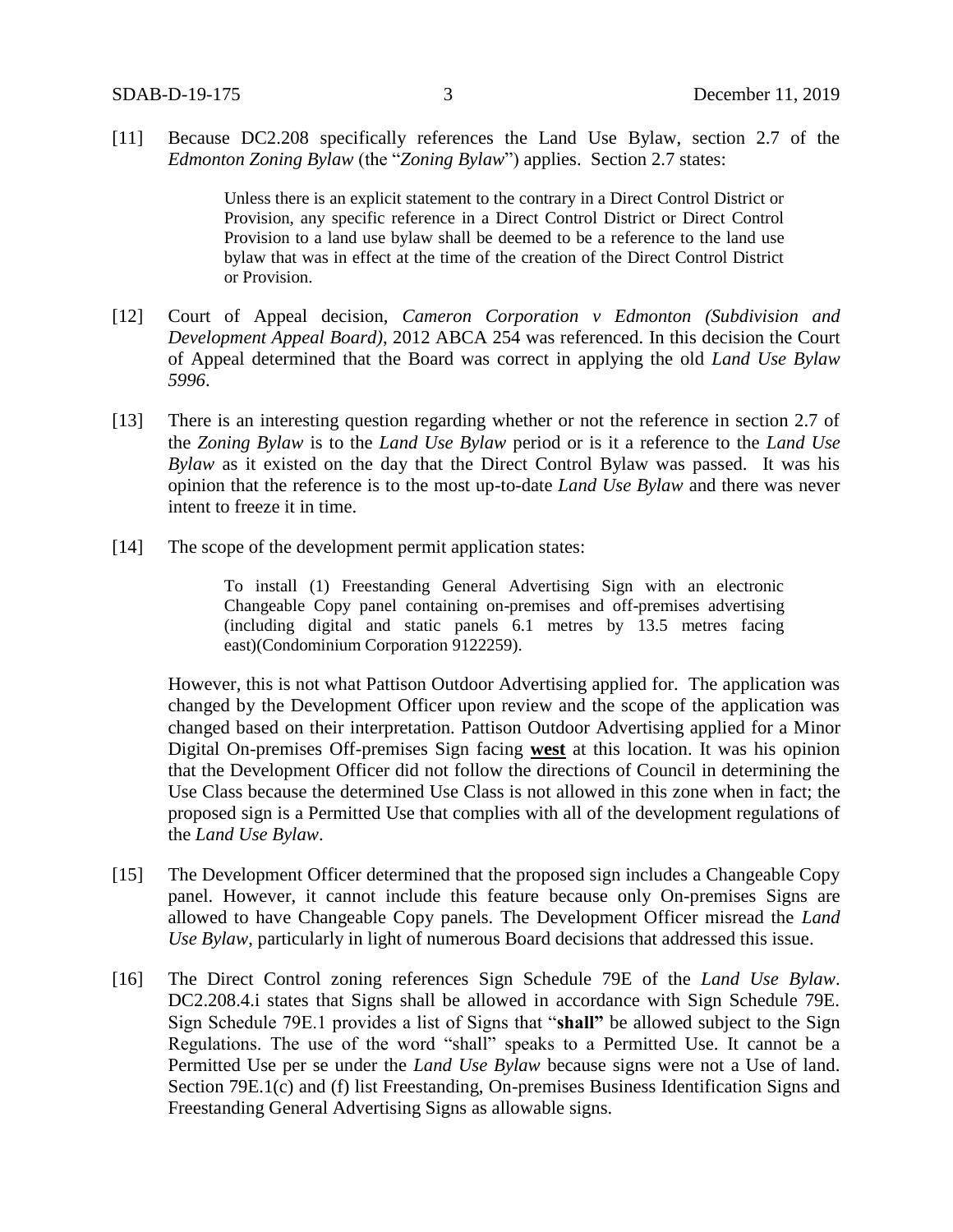- [17] The elevation drawing included at Tab 6 has been revised to correct measurements that were provided on the drawing that was submitted with the development permit application. The proposed sign includes a 10 by 20 feet digital screen, which is the Freestanding General Advertising Sign. The sign will include a capper to identify the shopping centre and two static panels at the bottom which will contain tenant identification for this small shopping centre. The Condominium Association welcomes the additional advertising for their tenants as well as the additional revenue.
- [18] The Sign definitions contained in the *Land Use Bylaw* were referenced. Specifically section 9.2(16) which defines a General Advertising Sign as:

A sign which directs attention to a business, activity, product, service or entertainment which cannot be considered as the principal products sold nor a principal business, activity, entertainment or service provided on the premises where the sign is displayed and general advertising has a similar meaning. Typical General Advertising Signs include Billboards and Junior Panels as defined in this Bylaw.

- [19] The proposed 10 feet by 20 feet digital panel constitutes a General Advertising Sign pursuant to the definition contained in the *Land Use Bylaw*.
- [20] Section 9.2(6) of the *Land Use Bylaw* defines a Business Identification Sign as "a sign identifying the name, dealer, franchise association, primary function, product or service of the commercial activity conducted on the premises, and may include local advertising and changeable copy".
- [21] The proposed additional panels on the top and bottom of the sign that will identify the shopping centre and the tenants constitute Business Identification Signs. The proposed panels will not contain any Changeable Copy.
- [22] Section 9.2(8) of the *Land Use Bylaw* defines a Changeable Copy Sign as:

A permanent **On-premises Sign [***emphasis added***]** or portion of such a sign on which copy can be readily changed manually through the utilization of attachable characters, or automatically through the electronic switching of lamp banks or illuminated tubes. Changeable Copy Signs include mechanically controlled time and temperature displays.

- [23] The Development Officer erred by classifying the centre panel of the proposed sign as Changeable Copy. Changeable Copy can only appear on an On-premises Sign. The proposed sign contains third party advertising. Therefore, based on the definitions contained in the *Land Use Bylaw*, the proposed sign is a General Advertising Sign.
- [24] Section 79.7, the General Regulations for On-premises Signs was referenced, specifically section 79.7(3), the regulations for Changeable Copy Signs which only apply to Onpremises Signs, the only signs that can be Changeable Copy Signs.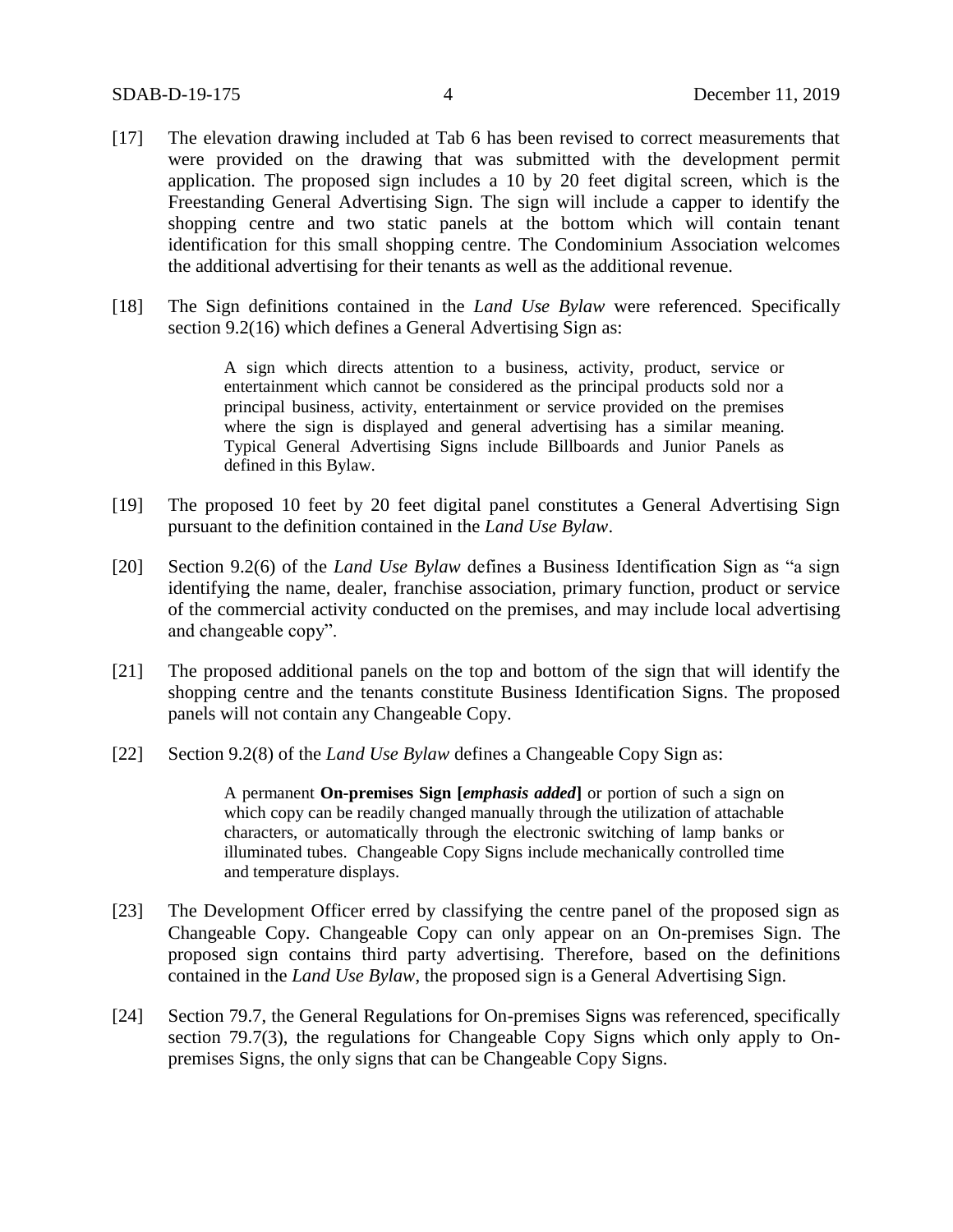- [25] The Development Officer refused the application because Minor Digital On-premises Off-premises Signs are not allowed in the DC2.208 Zone and because it was determined to be a General Advertising Sign with an electronic Changeable Copy panel. However, the proposed sign contains Digital Copy, not Changeable Copy.
- [26] The second reason for refusal was that the proposed sign did not comply with section 79.8(1)(a) of the *Land Use Bylaw* which states that "General Advertising Signs shall be purposely designed to display painted bulletins, poster panels or vinyl backlite panels". The proposed sign does contain poster panels and digital panels that interlock to produce a picture. The Board has determined through many previous appeals that this is exactly what digital signs are. The picture does not have to be painted media.
- [27] Several previous decisions of the Subdivision and Development Appeal Board regarding Digital Signs were referenced. Specifically, a decision dated November 18, 2011 (SDAB-D-11-219). In this case the Development Officer refused the application because in their opinion a Digital Sign was not allowed. However, upon appeal, the Board approved the sign and determined that the sign was a General Advertising Sign. Reason number 7 of the decision states that:

The Board relies on the following in determining that the proposed sign is a General Advertising Sign:

- a) It is an off-premises sign which directs attention to a business activity, product or service which is not provided on the subject site;
- b) There is no animation in the proposed sign, rather it displays static images in 6-second intervals;
- c) The proposed sign complies with Section 79.8(1) of the Land Use Bylaw because it displays digital poster panels; and
- d) Nothing in the Land Use Bylaw prohibits poster panels from being comprised of a media which displays static digital images.
- [28] This development was also located in a DC Zone and the Board found that the Development Officer did not follow the directions of Council. In this case, the Board determined that the proposed sign was a General Advertising Sign; therefore, there was no need to consider the concerns of the Development Officer as to whether or not the sign satisfied the requirements for a Billboard Sign. The Board found that the definition of a Billboard Sign was permissive and did not specifically prohibit the use of visual media.
- [29] The Development Officer also referenced section 79.8(1)(e) of the *Land Use Bylaw* which requires that lighting be concealed or shielded to minimize glare. This regulation was intended to address the use of spot lights to illuminate billboard signs. However, one of the reasons for approval contained in the 2011 decision of the Board was that the technology of the sign automatically reduced glare and adjusted the brightness based on ambient light.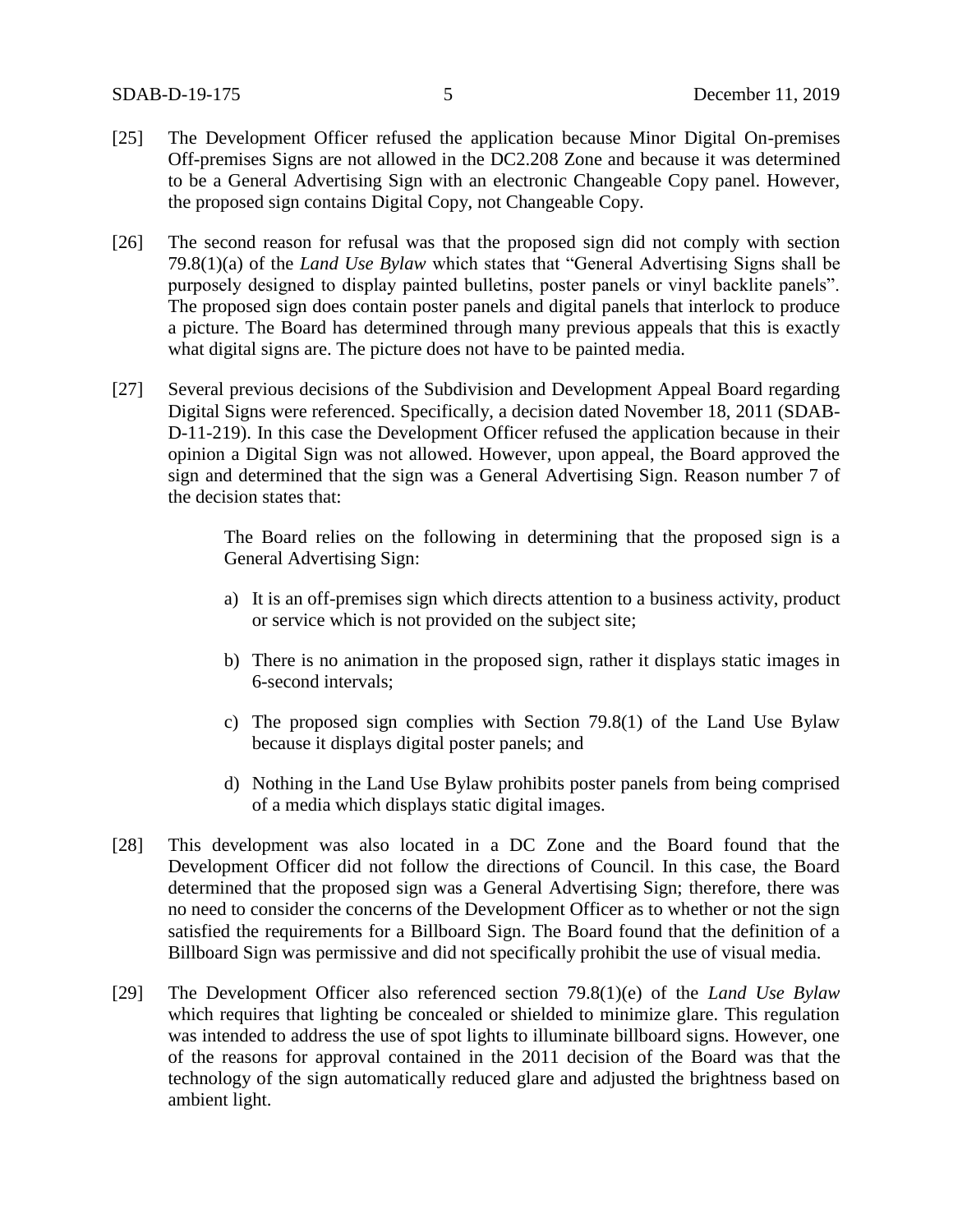- [30] SDAB-D-13-070 issued on May 3, 2013 was referenced. This sign was refused for the same reasons as the proposed sign. In this case, the Board found that the proposed sign was a General Advertising Sign for the same reasons outlined in the decision for SDAB-D-11-219 dated November 18, 2011.
- [31] The Board has issued numerous decisions for digital signs over the years. Although the Board is not bound by precedent, it was his opinion that in rendering a decision relating to matters of law, including the application of definitions, the Board should strive for consistency; otherwise Applicants are left not knowing what to expect. The Board's approach to digital signs has been consistent over the years and it would be unwise to change that approach now.
- [32] SDAB-D-14-131 was referenced because of its similarity to the proposed sign. This application was for a large pylon sign located at a shopping centre. The owners applied to change the centre panel of the pylon sign to a digital third party advertising panel which made the sign a true combination sign containing an On-premises Sign and a Freestanding General Advertising Sign. During the hearing there was a long discussion regarding Changeable Copy and examples of Changeable Copy were submitted to support the opinion that Changeable Copy only applies to On-premises Signs. In this case, the Board found that the proposed sign was a Freestanding On-premises Business Identification Sign with local advertising and a digital General Advertising Sign. Therefore, the variances cited by the Development Officer to allow Changeable Copy were not required.
- [33] A decision of the Board dated July 31, 2015 (SDAB-D-15-151) was also referenced to illustrate that the Board approved the proposed Sign for the same reasons.
- [34] Section 14.3 of the *Land Use Bylaw*, Class B Permitted Uses states "that developments included in this Class are Permitted Uses. Class B shall also include the following sign uses and development: 1) Canopy, Under canopy, Facia, Freestanding and Projecting Onpremises Identification or Business Identification Signs….. 2) Facia and Freestanding General Advertising Signs…." This is how the *Land Use Bylaw* read before the end of its lifetime.
- [35] Section 14.4 of the *Land Use Bylaw* addresses Discretionary Uses. This section has been revised by Council and now reads "all major developments within Direct Control Districts except for those defined as Class D". The Development Officer's written submission was referenced to illustrate that this section used to read that Discretionary Uses include "….all developments within Direct Control Districts except those defined as Class D". Obviously the *Land Use Bylaw* was in conflict.
- [36] The Court of Appeal has determined that a development cannot be both a Permitted and Discretionary Use at the same time.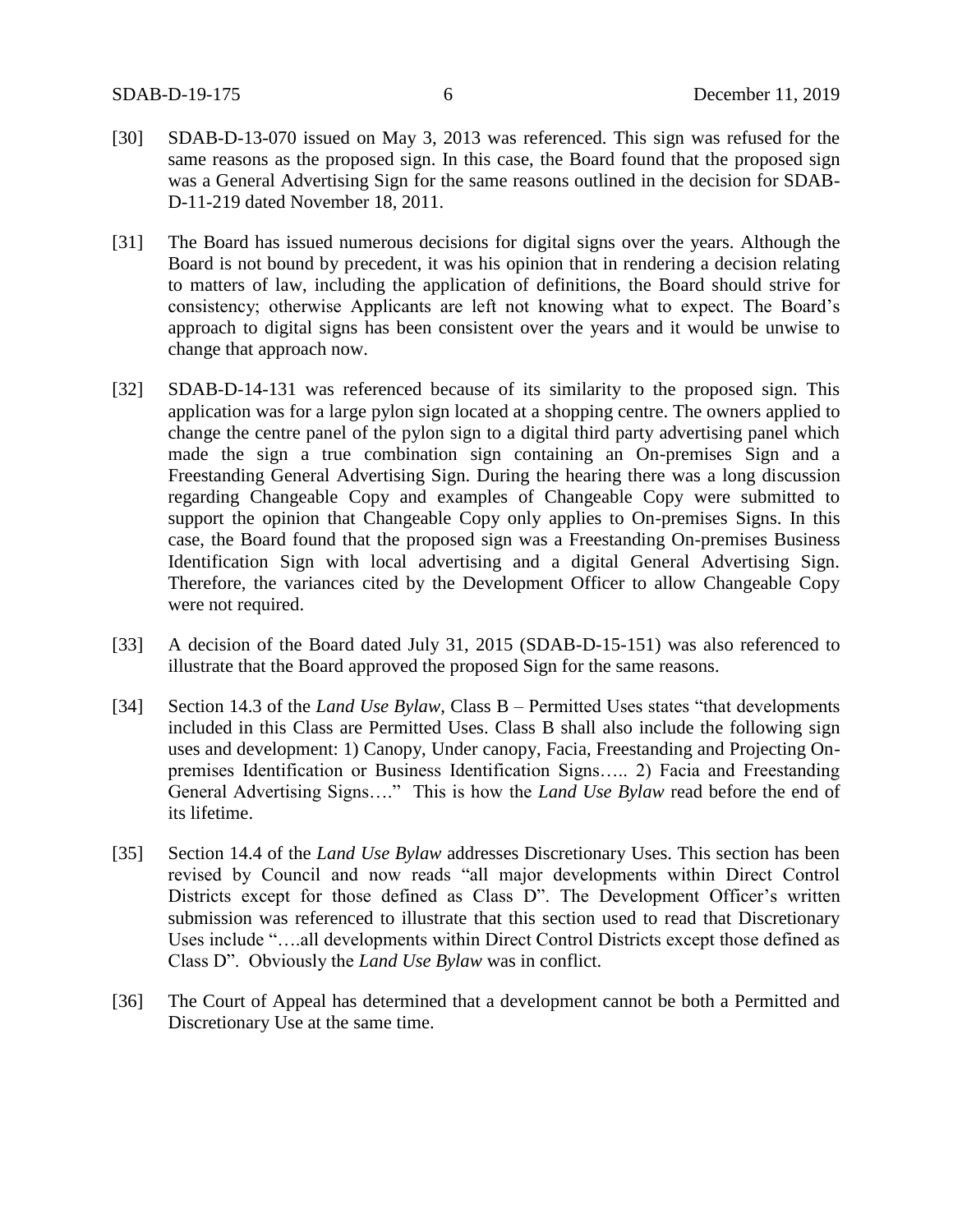- [37] Council passed an amendment on June 17, 1996 to amend the *Land Use Bylaw*. A report from the Planning Department provided at that time indicated that the purpose of the amendment was to enact legislative changes to the *Land Use Bylaw* to respond to inquiries, requests and issues raised through Council.
- [38] This leaves the unanswered question regarding reference to the *Land Use Bylaw* in section 2.7 of the *Edmonton Zoning Bylaw 12800*. Is the reference to the old *Land Use Bylaw* as it was at that moment in time the Direct Control was passed or just the old *Land Use Bylaw*. It has been his experience that the reference has always been interpreted to mean the old *Land Use Bylaw* because it is most practical.
- [39] Even if the proposed development is a Discretionary Use, there is no reason to refuse the application. There has been a sign on this site for many years, even though it does not appear to have a valid development permit and the driving public is used to seeing a sign at this location.
- [40] Mr. Murphy provided the following information in response to questions from the Board:
	- a) The Development Officer did not follow the directions of Council because the wrong sections of *Land Use Bylaw* were applied.
	- b) The proposed sign is a combination sign, an On-premises Sign without Changeable Copy and a General Advertising Sign.
	- c) If the sign illustrated in the photograph submitted by an adjacent property owner has a valid development permit, a large variance in radial separation distance would be required, which would make it difficult to obtain a development permit for the proposed sign.
	- d) Signs with crawler lights, time and temperature information are Changeable Copy and the Changeable Copy only comprises a portion of an On-premises Sign.
	- *ii) Position of an Affected Property Owner in Opposition to the Appellant, V. Vuong:*
- [41] Mr. Vuong owns Wang Holdings which has operated from this location for more than 25 years and the sign illustrated in the photograph that he submitted existed when he purchased the property.
- [42] He questioned how the proposed sign would be allowed to be located so close to the existing sign.
- [43] The sign was taken down a few months ago in order to upgrade the lighting and make some repairs. He spoke to the Condominium Board to explain what he was doing.
- [44] Pattison Outdoor Advertising applied for their sign after the sign was taken down and removed from the site for repairs. Mr. Vuong noted that the photographs submitted with the application did not include his sign.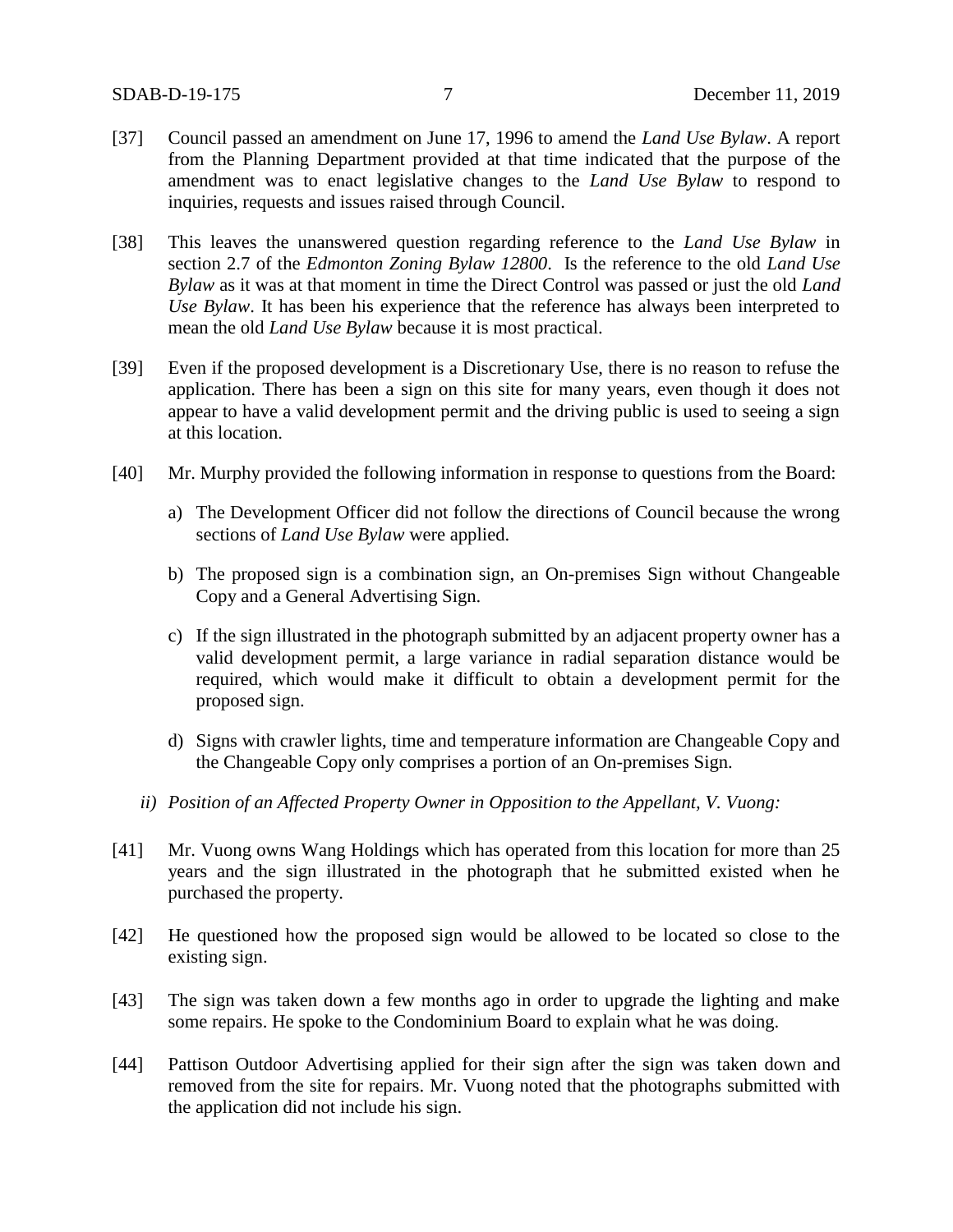- [45] The proposed sign and his sign will be too close together.
- [46] He expressed concern regarding the addressing included on the notice because it was difficult to determine the exact location of the proposed sign.
- [47] Mr. Vuong provided the following information in response to questions from the Board:
	- a) No one has ever asked him about a permit for his sign.
	- b) He contacted his lawyer to inquire about a permit but he could not confirm whether or not that sign had a valid development permit.
	- c) His sign existed when he purchased the property and it has not been changed in any way. He recently removed the sign in order to install upgraded lighting and make some minor repairs.
	- d) The sign has been re-installed as illustrated in the submitted photograph that was taken this morning.
	- e) The sign was included in the purchase agreement but he did not know if the sign had a valid development permit.
- [48] At this point Mr. Vuong requested an adjournment in order to seek legal counsel and conduct a search to determine whether or not the existing sign has a development permit.
	- *iii) Rebuttal of the Appellant, J. Murphy:*
- [49] It was Mr. Murphy's opinion that the existing sign does not have a valid development permit.
- [50] This sign would have required a development permit when it was originally installed 25 years ago but at that time there was no time limit placed on sign approvals.
- [51] This site has been simultaneously subdivided twice. The first subdivision was to remove a bare land condominium which is owned by Mr. Vuong. That is the only bare land condominium on this Condominium Plan. The rest of the site is comprised of common property. After the bare land condominium was created, the second subdivision created sites for Building A and Building B which have both been constructed on common property. Following this subdivision, both of the buildings were further condominiumized.
- [52] The proposed sign will be located on common property, south of Mr. Vuong's bareland condominium unit.
- [53] The Condominium Board has allowed Mr. Vuong's sign to remain on common property as long as it was not removed for any reason and there have been ongoing discussions between Mr. Vuong, the Condominium Board and the Applicant.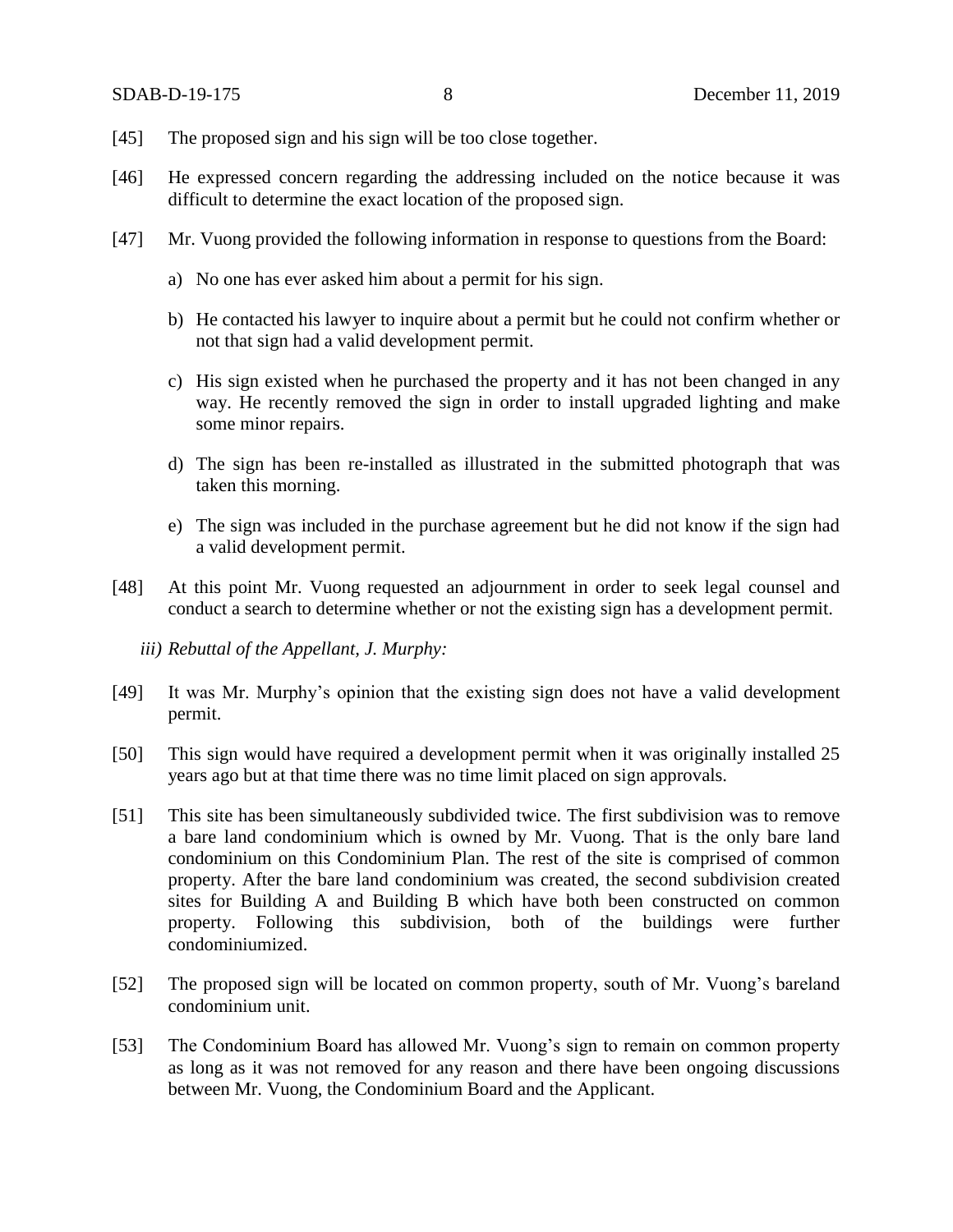- [54] The Condominium Board controls the common property on this Site and has agreed to be the lessor of the proposed sign.
- [55] The only issue before the Board is whether or not the proposed Sign is compatible with the surrounding area.
- [56] However, if it is determined that Mr. Vuong's Sign has a valid development permit; the proposed Sign would not be allowed at this location.
	- *iv) Position of the Development Officer, B. Noorman*
- [57] Ms. Noorman did not attend the hearing, but provided a written submission that was considered by the Board.

#### **Decision**

[58] That SDAB-D-19-175 be **TABLED** to November 13 or 14, 2019 at the verbal request of an affected property owner.

### **Reasons for Decision**

- [59] This is the first postponement request and is necessary in order to allow sufficient time for an affected property owner who attended the hearing to seek legal counsel and determine whether or not the existing sign has a valid development permit.
- [60] The Appellant did not object to the postponement request.

### **November 14, 2019**

[61] The Subdivision and Development Appeal Board made and passed the following motion:

"That SDAB-D-19-175 be **TABLED** to November 27, 2019 at the request of Legal Counsel for the Appellant and in agreement with the affected property owner."

### **Reasons for Decision**

- [62] This matter was originally postponed to November 13 or 14, 2019 to allow sufficient time for an affected property owner to seek legal counsel and determine whether or not the existing sign has a valid development permit. Mr. A. Melnyk has been retained as legal counsel; however he is not available on these dates.
- [63] As this matter involves a seized panel, there are limited dates available for a rescheduling. All parties, including the Appellant and the Development Officer, have agreed to have this matter heard on November 27, 2019.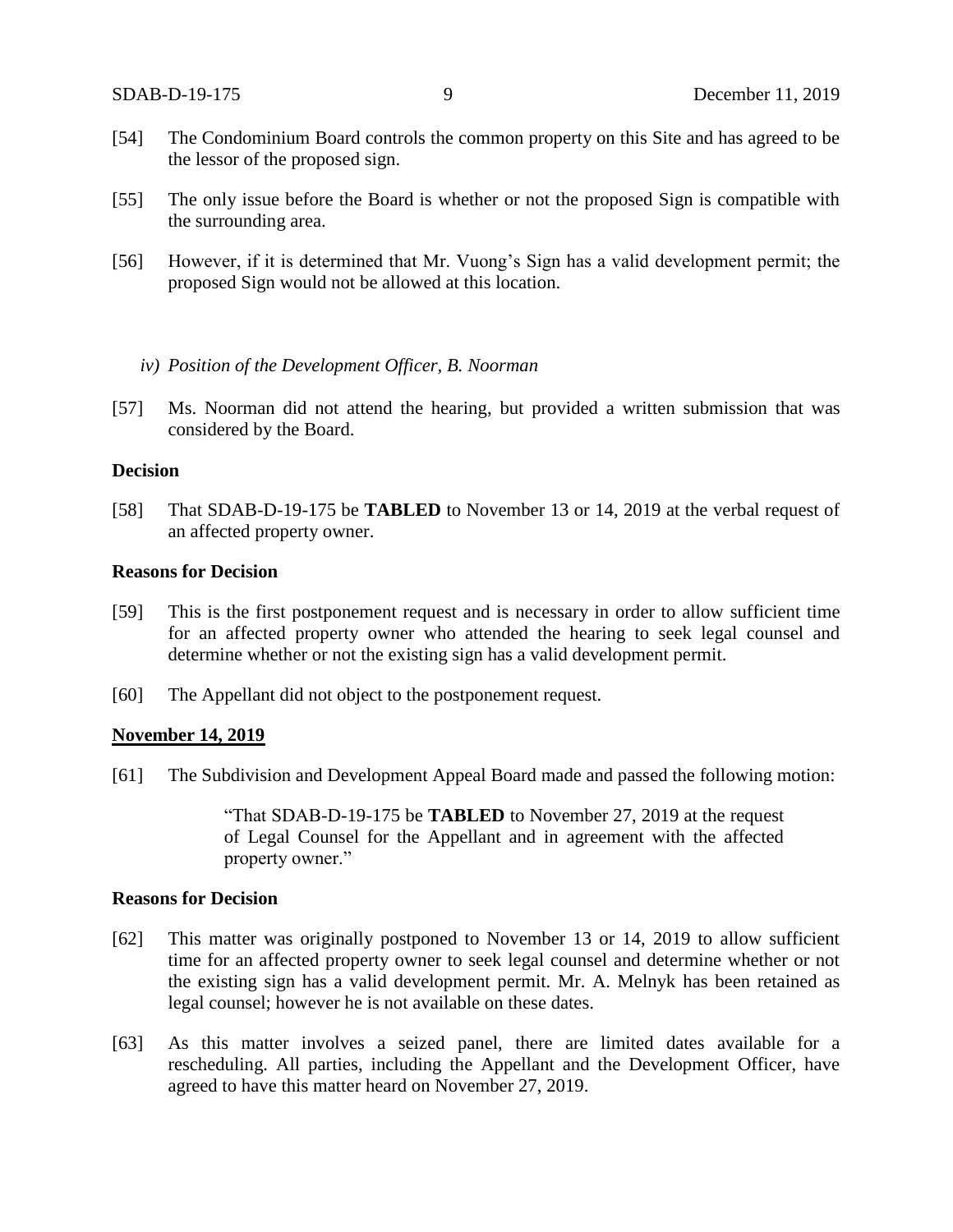## **November 27, 2019 Hearing**

[64] On November 27, 2019, the Board made and passed the following motion:

"That SDAB-D-19-175 be raised from the table."

- [65] The following documents were received prior to the hearing and form part of the record:
	- Copy of the Development Permit application with attachments, proposed plans, and the refused Development Permit;
	- The Development Officer's written submissions;
	- The Appellant's written submissions including documents submitted on November 27, 2019; and
	- A photograph from an adjacent business owner in opposition (V. Vuong);
	- An email and documents submitted on November 27, 2019 from Legal Counsel for the V. Vuong; and
	- A letter of opposition from an adjacent property owner (S. Yang).
- [66] The following exhibit was presented during the hearing and forms part of the record:
	- Exhibit  $A A$  Streetview photograph submitted by Legal Counsel for the Appellant.

# **Preliminary Matters**

- [67] At the outset of the appeal hearing, the Presiding Officer confirmed with the parties in attendance that there was no opposition to the composition of the panel.
- [68] The Presiding Officer outlined how the hearing would be conducted, including the order of appearance of parties, and no opposition was noted.
- [69] The appeal was filed on time, in accordance with section 686 of the *Municipal Government Act*, RSA 2000, c M-26.

### **Summary of Hearing**

- *i) Position of J. Murphy, Legal Counsel for the Appellant, Pattison Outdoor Advertising:*
- [70] Mr. Vuong maintains that Pattison Outdoor Advertising cannot proceed with their sign because he believes the Bell sign has a valid permit.
- [71] Mr. Murphy provided the Board with a photograph showing the Bell sign (*Exhibit A*).
- [72] The City found that there is no permit for the Bell sign. Mr. Murphy did a permit search for the history of the sign and found related sign permits for Fascia Signs in the centre of the property. Two permits were found for Freestanding Signs.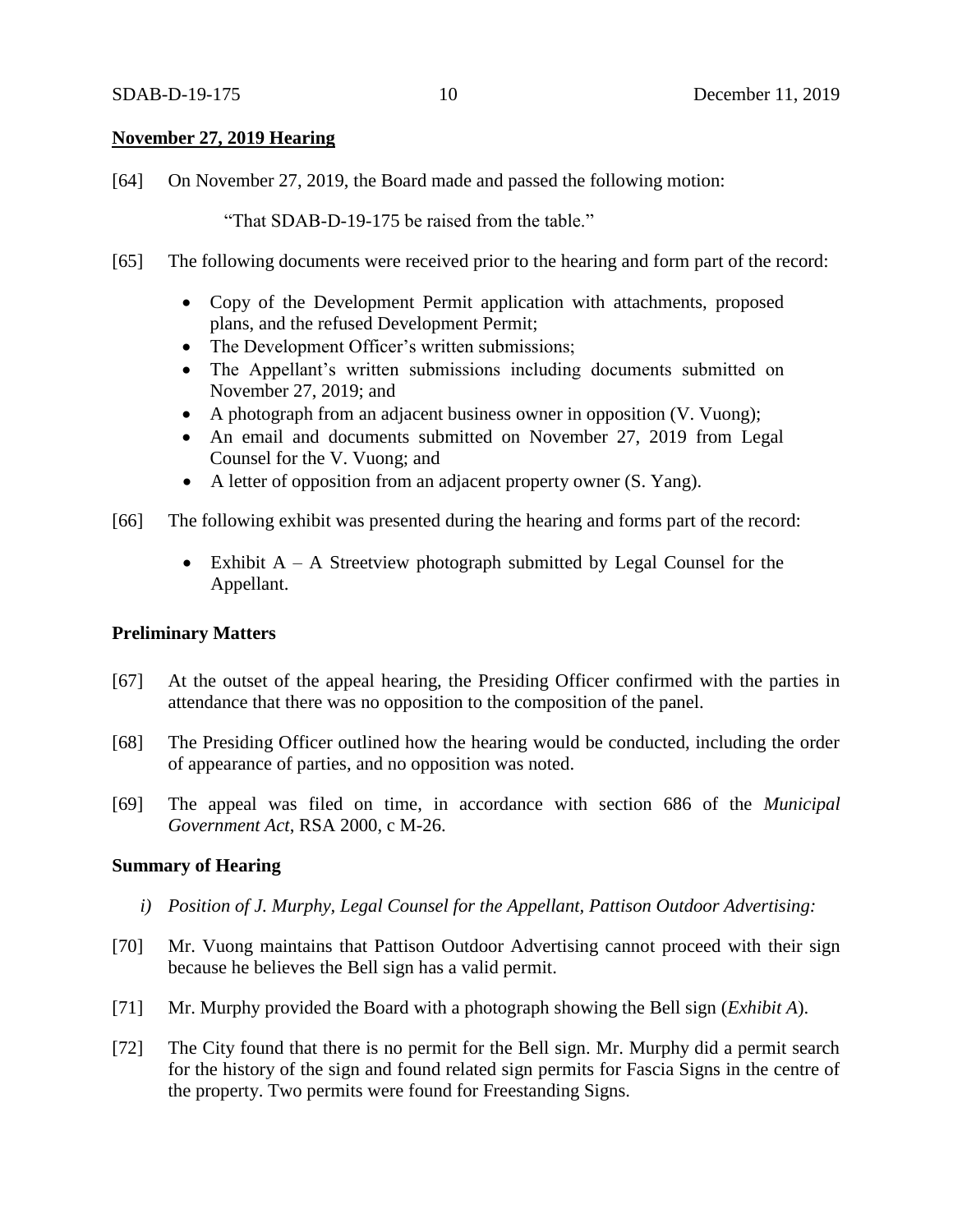- [73] The Board was provided with copies of the permits that were found for the Freestanding Signs.
- [74] Permit number 91000752 was issued February 4, 1991. The permit likely relates to the centre identification sign which is likely still in existence, but does not apply to the Bell sign.
- [75] Permit number 91006523 was issued July 18, 1991 and is more likely to be the permit related to the Bell sign. However, in his opinion, this permit is not for the Bell sign that exists.
- [76] In the 1990s when the site was first developed, the unit owned by Mr. Vuong was occupied by Petro Canada and a convenience store. Petro Canada applied for a development permit to install a Petro Canada sign.
- [77] The approved application number 91006523 shows that the sign was applied for and approved with the dimensions of 8 feet wide, 22 feet high, and 12 inches in depth.
- [78] If that is correct, something other than that sign appears on the site today, namely the Bell sign that does not have a permit. The Bell sign has different dimensions, that being 13 feet wide at the top panel, and the middle is 8 feet wide.
- [79] He was not aware of the history of the Bell sign until he received an email prior to the hearing between Mr. Vuong and Mr. Gray, the Condominium Manager.
- [80] The email indicates that at some point the Condominium Board grandfathered the Bell sign. The Bell sign is on the common condominium property.
- [81] In May 2009, a motion was passed by the Condominium Board that the usage of the Bell sign will continue to be controlled by Wang Holdings until there is a change in ownership.
- [82] In his opinion, the Bell sign would revert back to the Condominium Board if Mr. Vuong did not own the sign.
- [83] Wang Holdings received title of the property in September 1999. The Bell sign has only been in place since 1999.
- [84] The Petro Canada sign is gone and the sign that is erected in its place goes beyond the approved parameters issued in 1991 permit.
- [85] In his opinion, the Bell sign exists without a permit.
- [86] The Condominium Board or the City will have to take some enforcement action to remove the sign before the Appellant can proceed with the proposed sign.
- [87] The Board needs to determine if there is a valid permit for the Bell sign.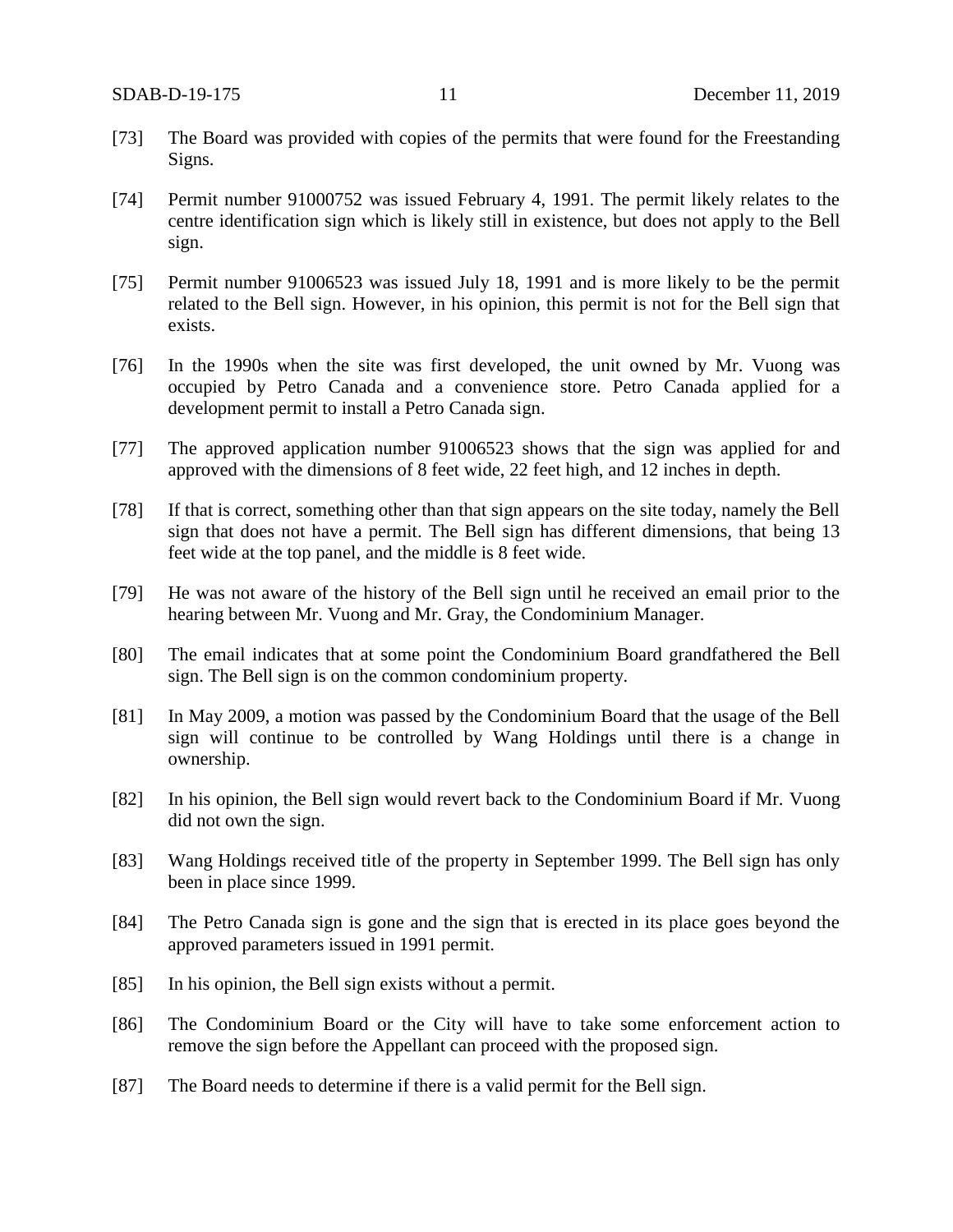- [88] Mr. Murphy provided the following information in response to questions by the Board:
	- a. There is no site plan for Application number 91006523 to show the location of the approved sign.
	- b. The Petro Canada station and convenience store were decommissioned when Wang Holdings took over the title to the property.
	- c. If there is a valid permit for the Bell sign, he will not proceed with the proposed development.
	- d. A permit is not required to change the sign copy. However, you need a permit for a new sign structure.
- [89] Mr. Murphy reiterated that Wang Holdings erected the Bell sign subsequent to the Petro Canada sign being removed. The new sign did not follow the same parameters that were approved on the 91006523 permit. It required a development permit and no permit was obtained.
	- *ii) Position of A. Melnyk, Legal Counsel for an Affected Property Owner, V. Vuong*
- [90] Mr. Melnyk referred to the email dated November 21, 2019 from the Manager of the Condominium.
- [91] In his opinion, there is a valid permit for the existing sign which was previously Petro Canada and is now the Bell sign.
- [92] The Condominium Board grandfathered the Bell sign.
- [93] The Bell sign is situated at the same location where the Appellant wants to install a sign.
- [94] If there is an issue with the sign, the City or the Condominium Board can have it removed and then the proposed application can be considered.
- [95] The appeal should be dismissed or adjourned until the actual position of the Bell sign is determined.
- [96] The Board would be approving a permit for a sign that is in the same location as an existing sign. While the Board may have the authority to approve the proposed sign they should not do that.
- [97] Mr. Melnyk and Mr. Vuong provided the following information in response to questions by the Board:
	- a. The email from the Condominium Manager indicates that the Bell sign is grandfathered in until Wang Holdings is dissolved.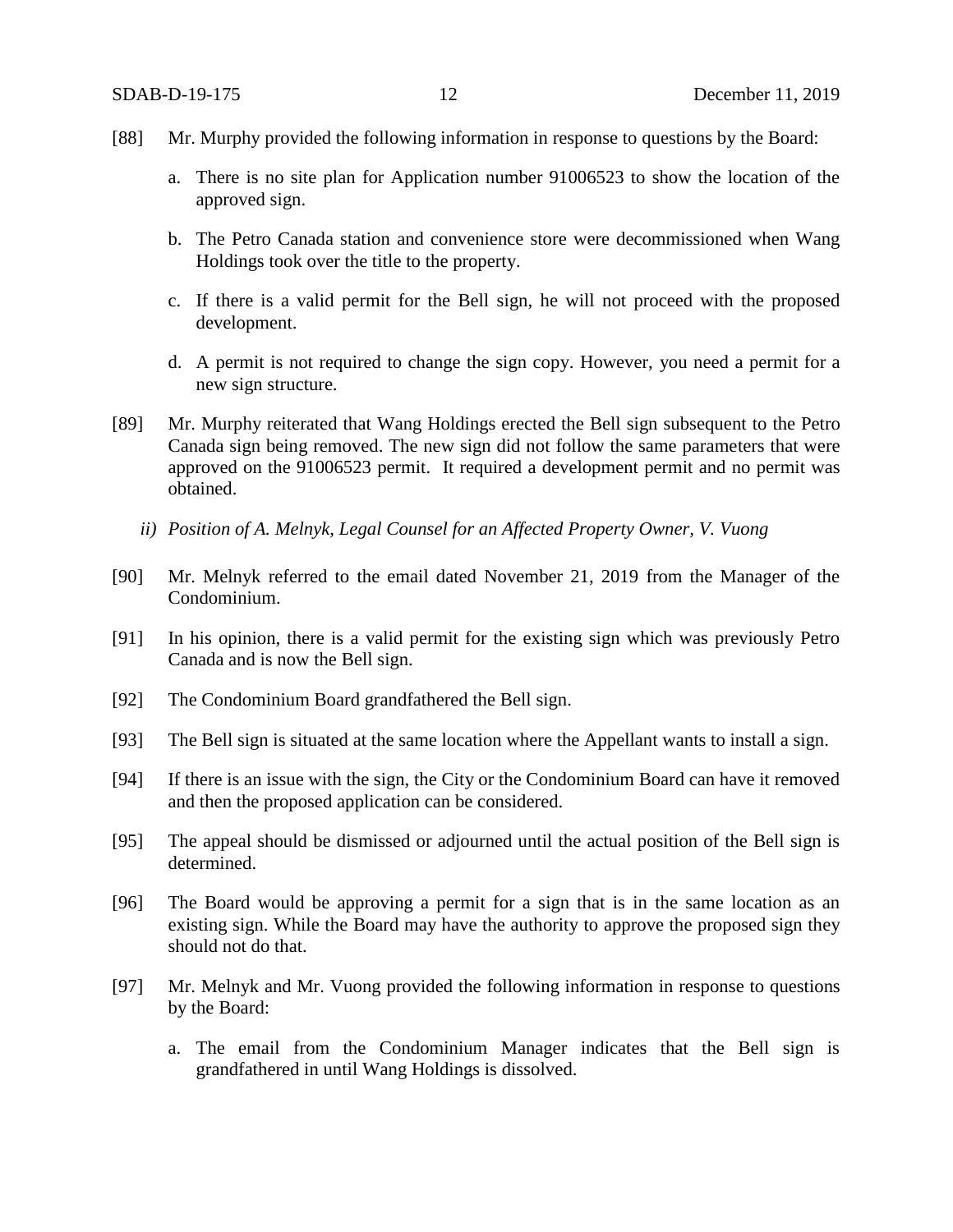- b. The Bell sign was in existence when Mr. Vuong received title of the property. The sign previously advertised "Canasia Square" and Mr. Vuong changed the copy to "Bell".
- c. Mr. Vuong stated that there are two sign permits and one is irrelevant.
- d. The Bell sign was refurbished and the underground wiring was fixed in 2019. At that time the dimensions of the Bell sign were not altered.
- e. He could not confirm the dimensions or the footings of the original sign to the existing sign.
- *iii) Rebuttal of the Appellant, J. Murphy*
- [98] Wang Holdings purchased the property from a numbered company and informed them that he did not want the Petro Canada station.
- [99] A centre identification sign was erected advertising "Canasia Square".
- [100] The sign was removed and the Bell sign was installed with larger dimensions potentially on the same footings without a permit.
- [101] He could not confirm if the Canasia Square sign was installed on the same footings as the Petro Canada sign.
- [102] No permit was ever issued authorizing the sign as it exists today or as it existed when it was in existence in 1999 when Wang Holdings purchased the property. Therefore, Pattison Outdoor Advertising should be able to move forward with the proposed sign.
- [103] In his opinion, adjourning the appeal hearing is not appropriate and Bylaw Enforcement is separate from this matter.
- [104] Regardless if the Bell sign is on the same footings as the Petro Canada sign does not matter as there is no permit issued for a 13-foot wide sign.
- [105] If the proposed sign is approved, the Condominium Board will most likely contact the City and ask them to take enforcement steps.

### **Decision**

- [106] The appeal is **ALLOWED** and the decision of the Development Authority is **REVOKED**. The development is **GRANTED** as applied for to the Development Authority, subject to the following **CONDITIONS**:
	- 1. The permit will expire on **December 11, 2024**.
	- 2. The proposed Sign shall comply in accordance with the approved plans submitted.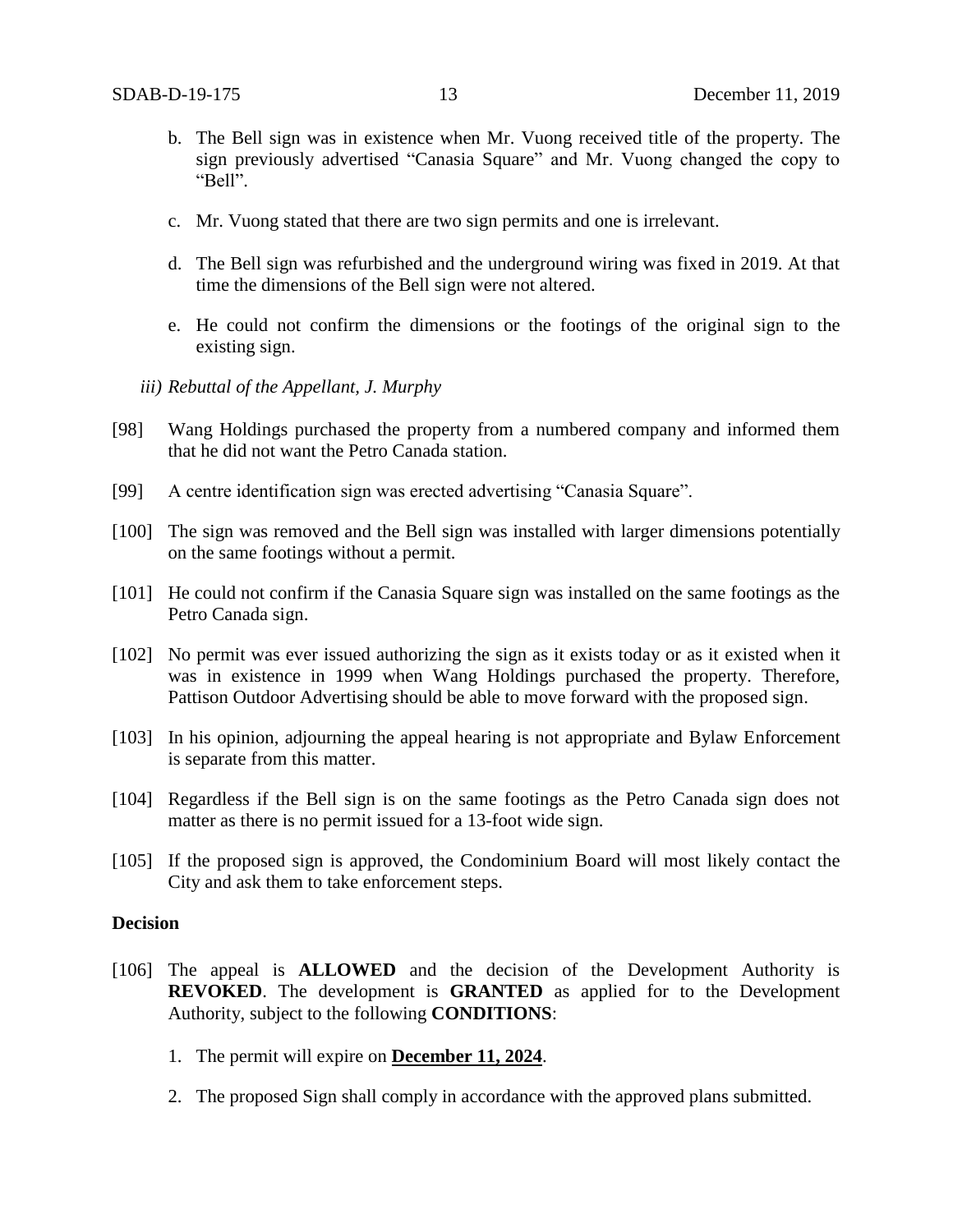- 3. Ambient light monitors shall automatically adjust the brightness level of the Copy Area based on ambient light conditions. Brightness levels shall not exceed 0.3 footcandles above ambient light conditions when measured from the Sign face at its maximum brightness, between sunset and sunrise, at those times determined by the Sunrise / Sunset calculator from the National Research Council of Canada; (Reference Section  $59.2(5)(a)$ ).
- 4. Brightness level of the Sign shall not exceed 400 nits when measured from the sign face at its maximum brightness, between sunset and sunrise, at those times determined by the Sunrise/Sunset calculator from the national research Council of Canada; (Reference Section 59.2(5)(b)).
- 5. All Freestanding Signs, Major Digital Signs, Minor Digital On-premises Signs, Minor Digital Off-premises Signs, and Minor Digital On-premises Off-premises Signs shall be located so that all portions of the Sign and its support structure are completely located within the property and no part of the Sign may project beyond the property lines unless otherwise specified in a Sign Schedule. (Reference Section 59.2(12)).
- 6. The following conditions, in consultation with Subdivision Planning (Transportation department), shall apply to the proposed Sign, in accordance to Section 59.2.11:
	- a. Subdivision Planning has reviewed the Sign Safety Assessment dated Jun 10. The Sign Safety Assessment has reviewed crash history, traffic volumes, roadway speed, existing and expected driver workload, the relative complexity of the geometry and concluded that a traffic safety concern will not be anticipated with the installation of a minor digital sign at the proposed location as shown in the DS\_311293064-001. Subdivision Planning accepts the conclusions of the report and therefore does not object the installation of the proposed sign.

Further, Subdivision Planning provides the following comments:

- a. That, should at any time, City Operations determine that the sign face contributes to safety concerns, the owner/applicant must immediately address the safety concerns identified by removing the sign, de-energizing the sign, changing the message conveyed on the sign, and or address the concern in another manner acceptable to City Operations.
- b. That the owner/applicant must provide a written statement of the actions taken to mitigate concerns identified by City Operations within 30 days of the notification of the safety concern. Failure to provide corrective action will result in the requirement to immediately remove or de-energize the sign.
- c. The proposed sign shall be constructed entirely within private property. No portion of the sign shall encroach over/into road right-of-way, as shown on Enclosure.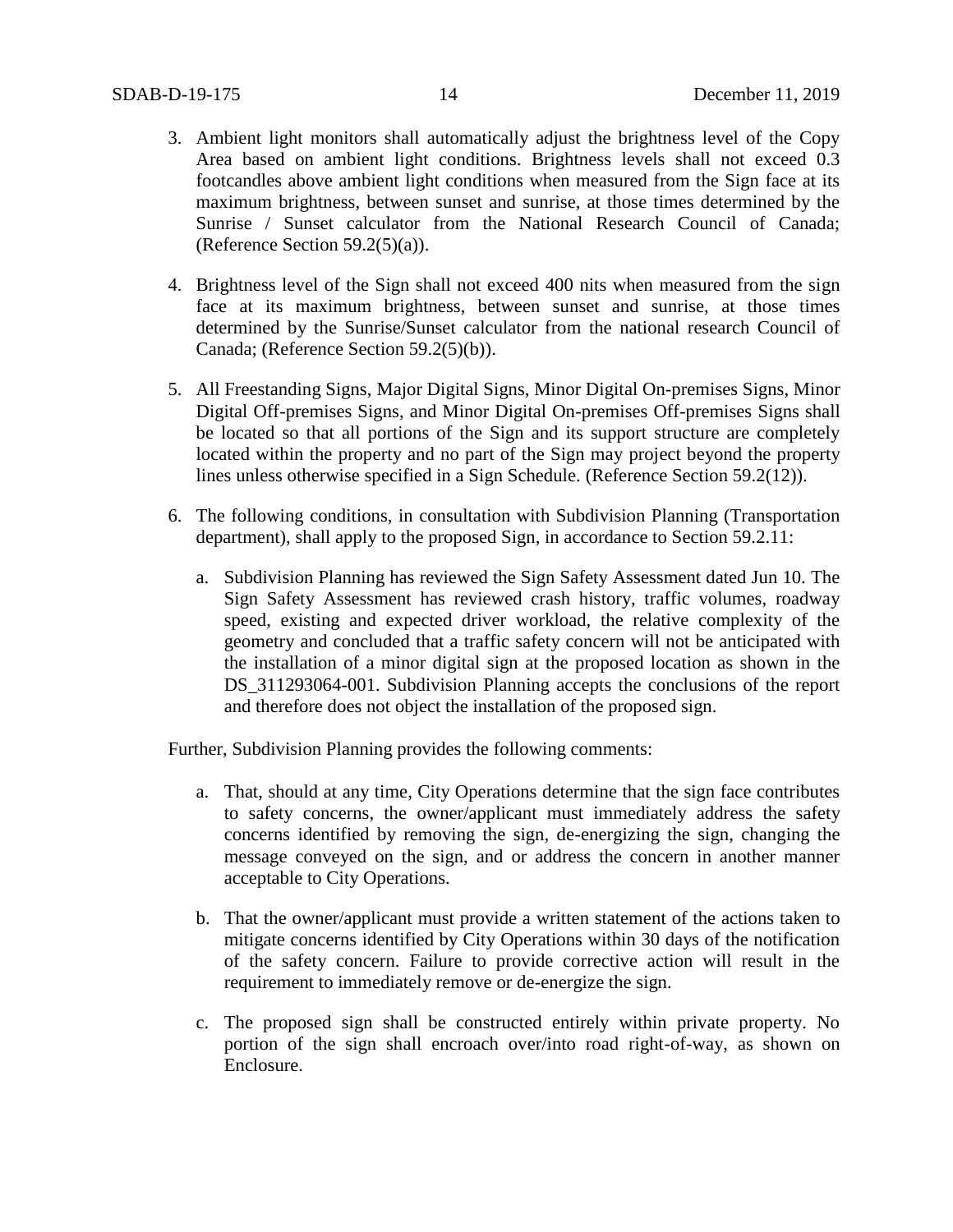### **Reasons for Decision**

- [107] The Appellant applied for a Development Permit for a Minor Digital On/Off Premises Sign. The subject Site is a bareland condominium and the proposed Sign is to be located on the common condominium property.
- [108] The subject Site is located in the DC2.208 Site Specific Development Control Provision. Therefore, this appeal is subject to section 685(4) of the *Municipal Government Act* which states:

Despite subsections (1), (2) and (3), if a decision with respect to a development permit application in respect of a direct control district

- (a) …
- (b) is made by a development authority, the appeal is limited to whether the development authority followed the directions of council, and if the subdivision and development appeal board finds that the development authority did not follow the directions it may, in accordance with the directions, substitute its decision for the development authority's decision.
- [109] The Development Officer indicated in the reasons for refusal and the written report (at page 8) that she had applied the provisions of the *Land Use Bylaw 5996* as contained in the office consolidation No. 9, December 31, 1991. She listed five reasons for refusing the application.
- [110] The Appellant argued that the Development Officer failed to follow the directions of Council because the first four reasons are based on misinterpretations of section 2.7 of the *Edmonton Zoning Bylaw* and of various provisions of the *Land Use Bylaw 5996.* The Appellant also noted that the fifth reason for refusal is based on a factual error.
- [111] The Board first considered whether the Development Officer applied the correct version of the *Land Use Bylaw 5996* in making her decision.
- [112] DC2.208.4.i states "Signs shall be allowed in this District as provided for in Schedule 79E and in accordance with the General Development Regulations of Sections 59 to 79 inclusive of the Land Use Bylaw."
- [113] As DC2.208 specifically references the *Land Use Bylaw*, section 2.7 of the *Edmonton Zoning Bylaw* applies. It states:

Unless there is an explicit statement to the contrary in a Direct Control District or Provision, any specific reference in a Direct Control District or Direct Control Provision to a land use bylaw shall be deemed to be a reference to the land use bylaw that was in effect at the time of the creation of the Direct Control District or Provision. This Section was considered in camera and the Board determined if found in the DC, the Board applied the old Land Use Bylaw 5996.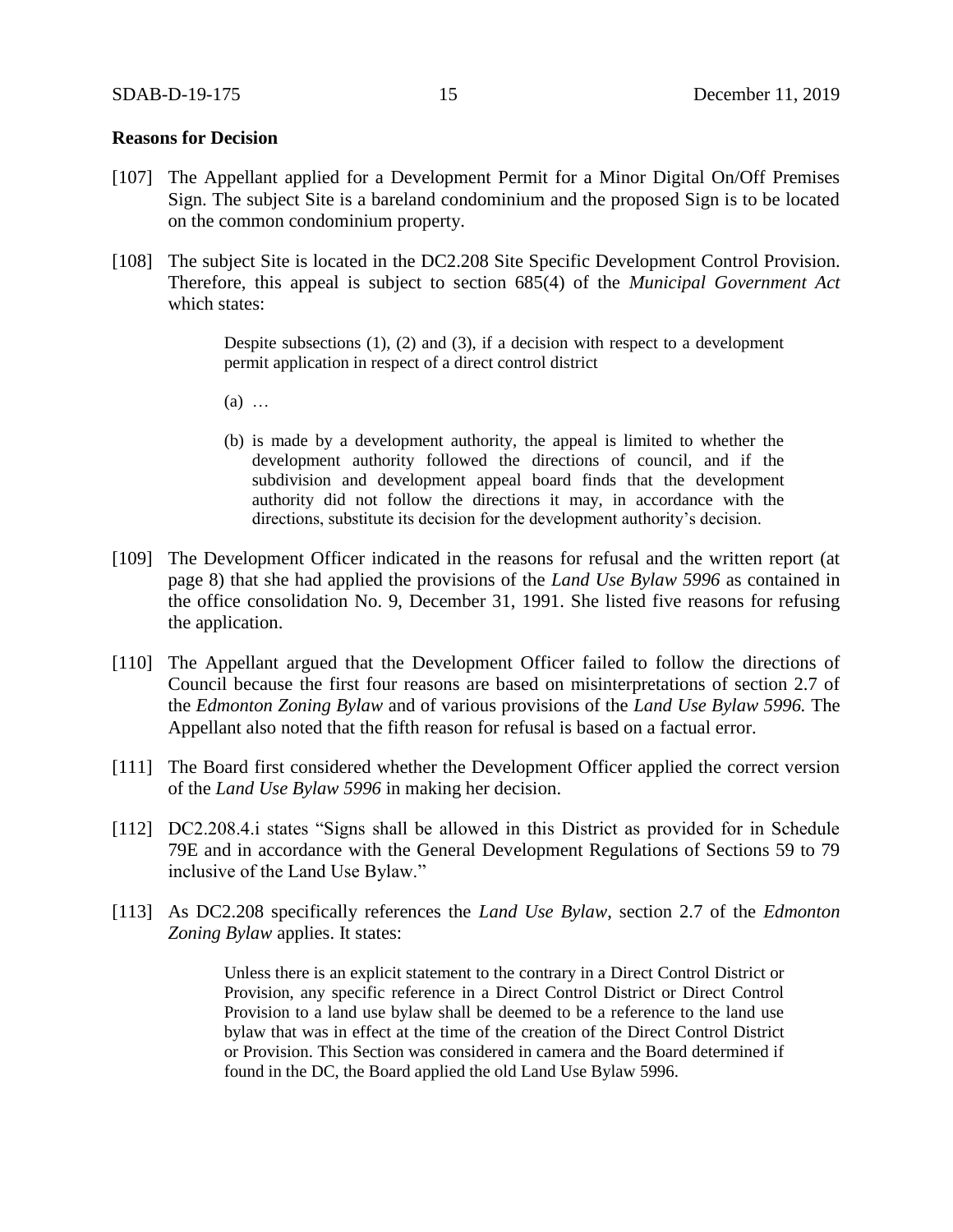- [114] According to section 2.7, any specific reference to a land use bylaw shall be deemed to be a reference to the land use bylaw that was in effect at the time of the creation of the Direct Control District or Provision. The Board notes that section 2.7 does not say any specific reference to a land use bylaw shall be deemed to be a reference to particular sections of the land use bylaw that were in effect at the time of creation of the Direct Control District or Provision.
- [115] In the Board's view, the intent of section 2.7 is to make it clear that Development Permit applications in Direct Control Districts created under an old land use bylaw must be evaluated pursuant to the provisions of that land use bylaw when there is an express reference in a Direct Control District to an older version of the land use bylaw. Section 2.7 is not intended to require old versions of the previous *Land Use Bylaw 5996* to be applied in Direct Control Provisions.
- [116] It would be completely unworkable for applicants, appellants, affected parties and indeed this Board, to determine which specific sections of a land use bylaw were in effect at the time of the creation of a Direct Control District. Practically, there is no official available resource to easily determine which sections were in force at a particular point in time and the matter would be even less workable if portions of the Direct Control District itself were amended over time.
- [117] Further, section 687(3) of the *Municipal Government Act* states:

687(3) In determining an appeal, the subdivision and development appeal board

(a.3) subject to clauses (a.4) and (d), must comply with any land use bylaw *in effect*; [Emphasis added].

This means that the Board must evaluate this appeal according to the current provisions of the *Edmonton Zoning Bylaw* or the most recent version of *Land Use Bylaw 5996* rather than the sections of *Land Use Bylaw 5996* that were in effect when the DC2.208 was created in 1991.

- [118] The Board concludes that the Development Officer should have applied the most recent version of *Land Use Bylaw 5996*, that is the one in effect immediately before its repeal and replacement with the *Edmonton Zoning Bylaw.* The Board finds that the Development Officer failed to follow the directions of Council to the extent that she based her decision on a prior version of Bylaw 5996.
- [119] Next the Board considered the Appellant's argument that the Development Officer failed to follow the directions of Council by misinterpreting the definition of Changeable Copy Signs as well as the meaning and application of the development regulations in section 79 with respect to the digital central panel of the proposed Sign.
- [120] The Development Officer determined: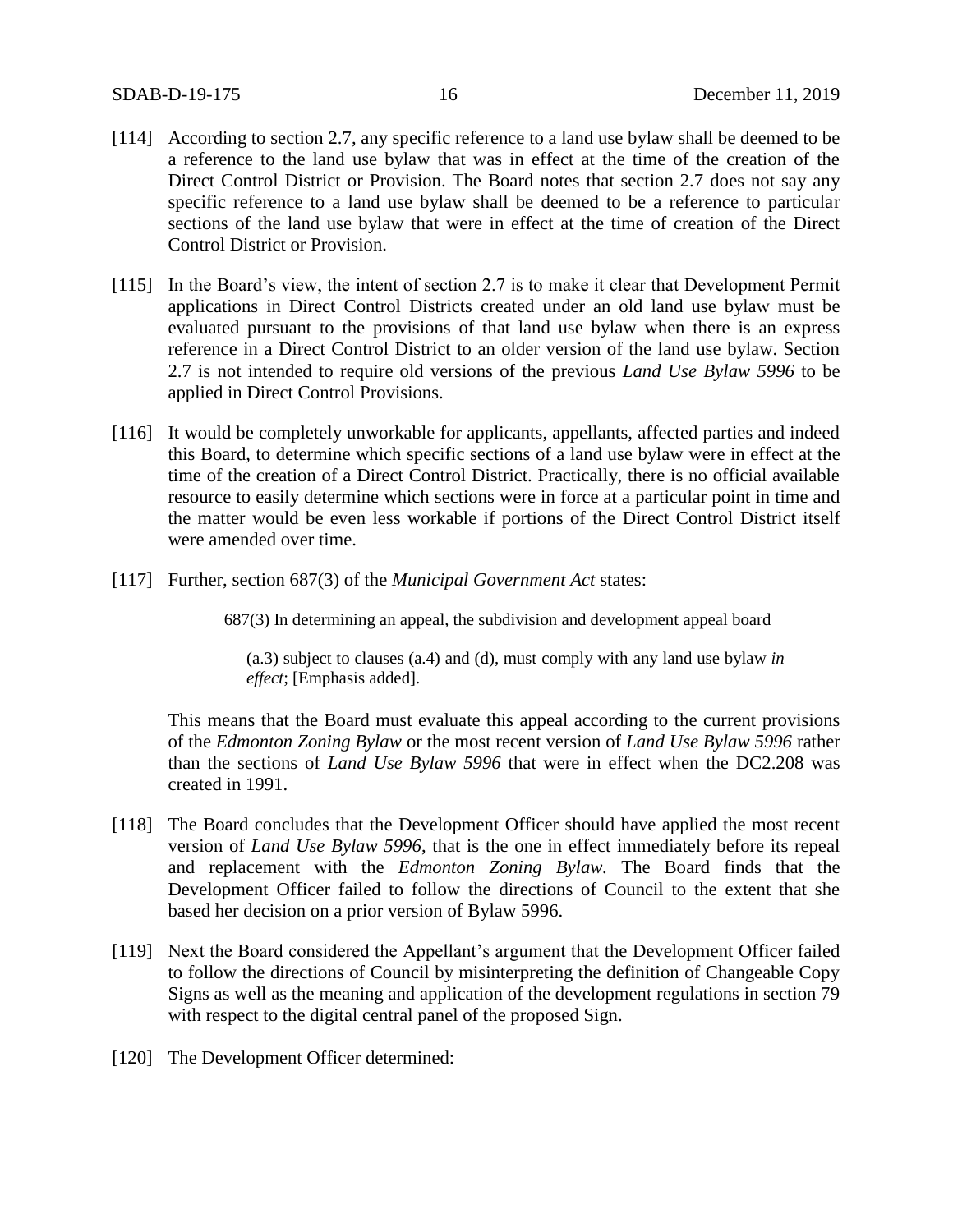- a. The proposed development was equivalent to a Freestanding General Advertising Sign with an electronic Changeable Copy Panel;
- b. Contrary to section 79.8(1)(a), the Sign was not designed to display painted bulletins, poster panels or vinyl backlit panels.
- c. Contrary to section 79.8(1)(e), the proposed lighting for the illuminated Sign was not concealed or shielded to minimize glare; and,
- d. The definition of Changeable Copy Signs in section 9.2(4) allows for on-premises advertising. As the Changeable Copy portion of the Sign is for on premises and off premises advertising, it does not comply with section 79E.1(1)(c).
- e. In her opinion, electronically changing a message every six seconds is in keeping with electronic Changeable Copy. Signs that contain off-premises advertising are not allowed to be Changeable Copy Signs, but if the Sign did not contain digital copy, she would consider it to be a Freestanding General Advertising Sign.
- [121] According to the Appellant, the correct classification of developments like the central digital panel as well as the consequential application of section 79 of the *Land Use Bylaw 5996* to digital signs are issues that have been decided on by this Board on many prior occasions. The Appellant provided four sample cases where the Board determined that digital signs are General Advertising Signs and found the Development Officer's conclusions outlined above to be both incorrect and inconsistent with the directions of Council (SDAB-D-11-219; SDAB-D-13-070; SDAB-D-14-131; SDAB-D-15-151).
- [122] The Board considered that all four prior cases dealt with the same issues of the legal interpretation and that the Board has previously consistently come to conclusions contrary to the determinations made by the Development Officer in her four reasons for refusal. While the Board is not strictly bound by these precedents, it is bound by a duty to act fairly.
- [123] Based on the evidence, the Board finds that the proposed Sign is comprised of more than one component similar to the Sign in SDAB-D-14-131.
- [124] A portion of the proposed Sign is made up of a capper (to identify the shopping centre) and two static panels at the bottom which will contain tenant identification. This portion fits the definition of a Freestanding On-premises Business Identification Sign with Local Advertising. There is no dispute that this portion of the proposed Sign complies with the section 79 of the *Land Use Bylaw 5996*
- [125] The other portion of the proposed Sign is a digital sign comprised of a central panel approximately 10 feet by 25 feet. The Board finds, consistent with the reasoning in prior cases, that this digital sign falls within the definition of General Advertising Sign under *Land Use Bylaw 5996* and also complies with section 79 for the following reasons: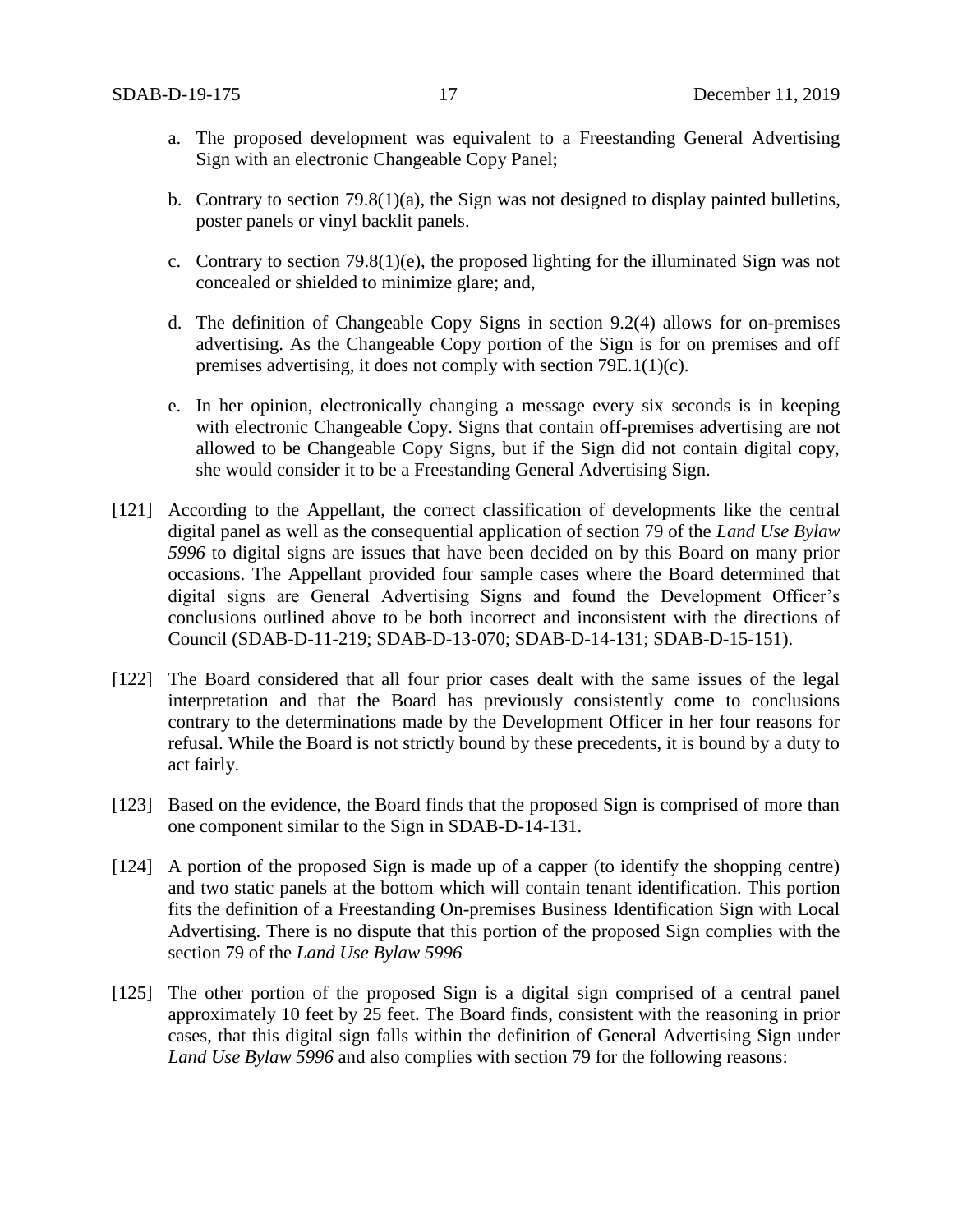- a. The digital sign is an off-premises Sign which directs attention to a business, activity, product or service which is not provided on the subject Site;
- b. There is no animation in the digital sign, it displays static images in 6-second intervals;
- c. Nothing in *Land Use Bylaw 5996* prohibits poster panels from being comprised of a media which displays static digital images;
- d. The digital sign complies with Section 79.8(1)(a) of *Land Use Bylaw 5996* because it displays digital poster panels;
- e. As the technology of the digital sign automatically adjusts its brightness based on ambient light and it is concealed or shielded to minimize glare, a variance to section 79E  $.8(1)(e)$  is not needed; and,
- f. As the Board has found that the digital sign is a General Advertising Sign, a variance to section 79E.8(1)(c) regarding Changeable Copy is not needed.

Therefore, the Board finds that the Development Officer failed to follow the directions of Council in coming to her first four stated reasons for refusal.

[126] Next the Board considered the Development Officer's fifth stated reason for refusal:

In consultation with Subdivision Planning, concerns were expressed regarding the location of the proposed sign. The proposed sign is adjacent to a pedestrian crossing on 99A Avenue and may draw the drivers' attention away from crossing pedestrians. Subdivision Planning does not support the proposed location. (Reference Section 59.2(1) and (2)).

The Development Officer in consultation with Subdivision Planning, supports the Subdivision Planning concerns regarding the pedestrian crossing, and does not support the proposed sign location.

- [127] The Board notes that in her written report, the Development Officer subsequently recognized that this fifth reason should not be considered a reason for refusal as she had erroneously overlooked the revised response in support of the proposed development received from Subdivision Planning. This response is reflected in the conditions proposed by the Development Officer and agreed to by the Appellant.
- [128] Having found that that the Development Officer failed to follow the directions of Council, the Board considered the merits of this application.
- [129] Section DC2.208.4(f)(i) states:

Signs shall be allowed in this District as provided for in Schedule 79E and in accordance with the General Development Regulations of Sections 59 to 79 inclusive of the Land Use Bylaw.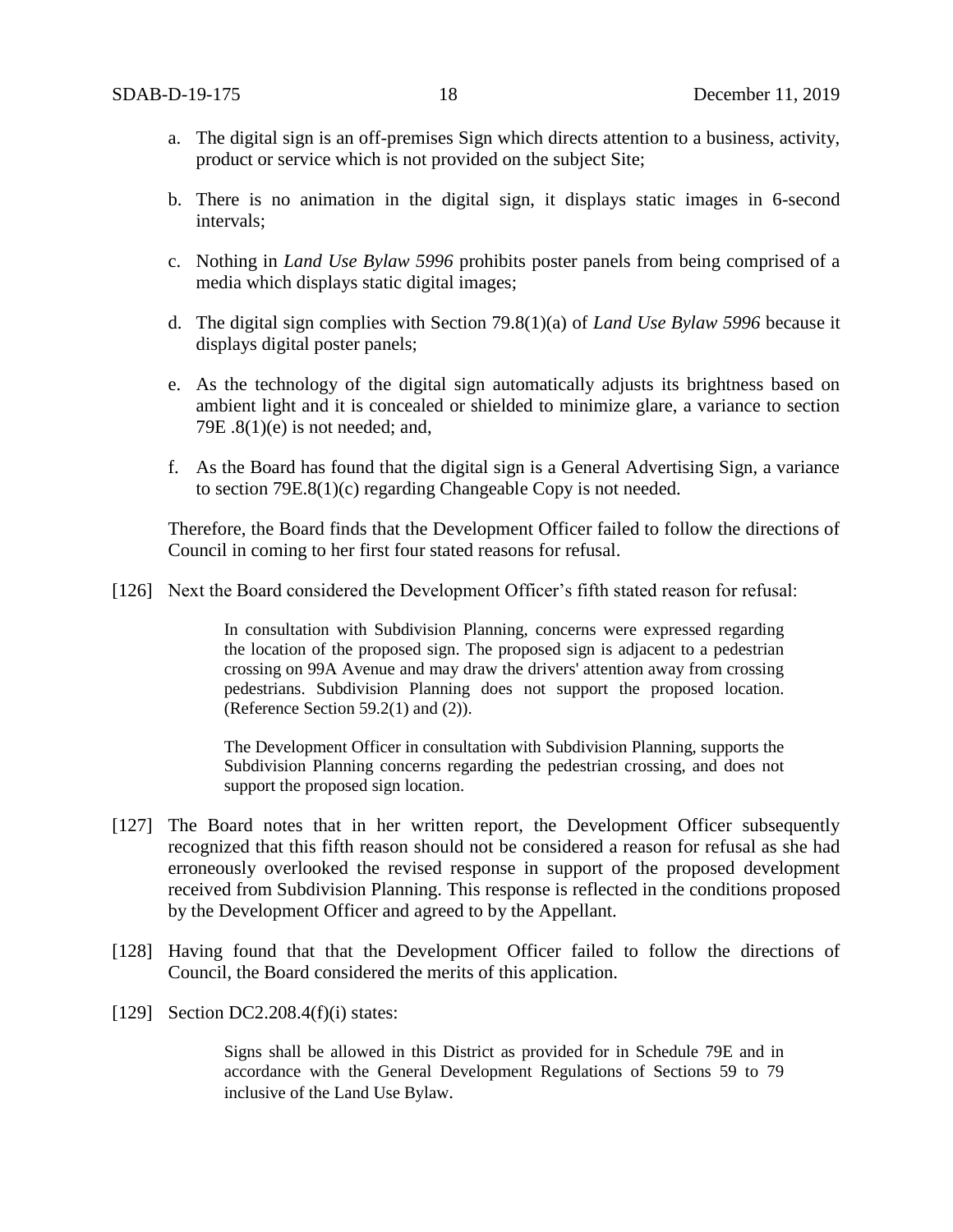- [130] Sign Schedule 79E.1 provides a list of Signs that "shall" be allowed subject to the Sign Regulations of this Schedule. Per sections 79E.1(c) and (f) Freestanding, On-premises Business Identification Signs and Freestanding General Advertising Signs are included in this list of allowed Signs.
- [131] For the reasons stated above the Board finds that the proposed Sign fits within the list of allowed Signs and complies with the applicable regulations in section 79. However, that does not end the matter. During the hearing, an affected party (the owner of another condominium unit on the subject Site) opposed the appeal because he had erected a Freestanding On-premises sign (the Bell Sign) in virtually the same location as the proposed Sign.
- [132] The Appellant argued that the Board should not consider the Bell Sign as it did not have a Development Permit, but also conceded that the appeal should not proceed if there was in fact an existing valid Development Permit authorizing the Bell Sign.
- [133] The Board adjourned the hearing to allow the affected party an opportunity to retain legal counsel and produce a Development Permit for the Bell Sign. The Board reconvened to hear evidence and submissions about the history of the Bell Sign and whether or not it was authorized by a valid Development Permit.
- [134] The Board considered two potential Development Permits submitted by the parties: Permit number 91006523 to install a freestanding business identification sign (Petro Canada); and, Permit number 91000752 to install a freestanding business identification sign (Canasia Square / Various Copies). The Board agrees with both parties that Permit number 91000752 was irrelevant to this appeal.
- [135] Development Permit application 91006523 "To install a freestanding business identification sign. (Petro Canada)" was approved on July 18, 1991, before the affected party purchased a unit on the subject Site.
- [136] Page 1 of Development Permit application 91006523 includes the following:

I/We hereby make application under the provisions of the Edmonton Land Use Bylaw No. 5996, as amended, to develop in accordance with the plans submitted, which form a part of this application. I/We understand and acknowledge the conditions and limitations applying to the issuance of a development permit as stated on the reverse of this form.

[137] No plans were submitted to the Board. The accompanying Sign Data and Information Sheet signed by the Applicant for Permit number 91006523 indicates :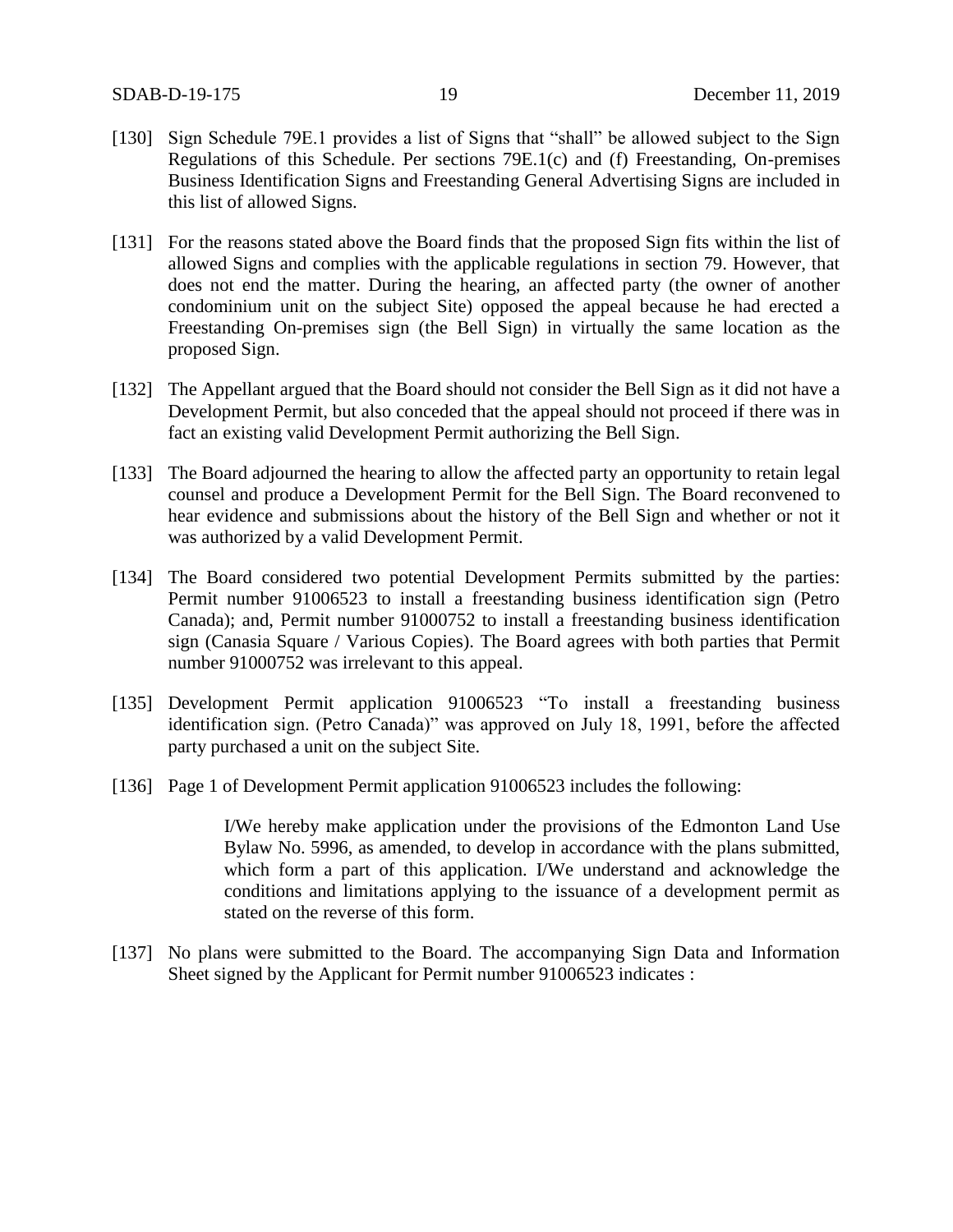DIMENSIONS OF SIGN: Width 8 feet Height 22 feet Depth 12 inches and WORDING ON SIGN: Petro Canada – Self Service – Convenience Store. The Sheet also requires submission of a Site plan identifying the location of the proposed sign and various setbacks. The file includes an illustration with some dimensions of the subject Site, but no indication of the proposed location for the requested sign.

- [138] The Board considered the information about the history of the Bell Sign provided by the affected party.
	- a. When the affected party purchased the property, a sign was in place with copy other than Petro Canada at the current location of the Bell Sign.
	- b. In 1999, the affected party entered into an agreement to have the signage changed to Bell Canada and erected a sign at the current location of the Bell Sign.
	- c. In 2019, the affected party's original Sign needed to be upgraded so it was removed, fixed, and replaced. The dimensions of the Bell Sign were not changed at the time it was upgraded in 2019.
- [139] Based on the evidence submitted, the Board finds that there is no Development Permit authorizing the existing Bell Sign currently in place on the subject Site for the following reasons:
	- a. An On-premises Freestanding Sign is not one of the developments for which no development permit is needed per section 12 of the *Edmonton Zoning Bylaw 12800*.
	- b. Changing of the Copy on any Freestanding Sign does not require a Development Permit (Section 12.2(1)(vii) of the *Edmonton Zoning Bylaw 12800*.
	- c. However, renovations or additions to developments, including Signs, which materially change its dimensions are developments which require Development Permits in their own right.
	- d. Section 616(b) of the *Municipal Government Act* states:

"development" means

- (i) an excavation or stockpile and the creation of either of them,
- (ii) a building or an addition to or replacement or repair of a building and the construction or placing of any of them on, in, over or under land,
- (iii) a change of use of land or a building or an act done in relation to land or a building that results in or is likely to result in a change in the use of the land or building, or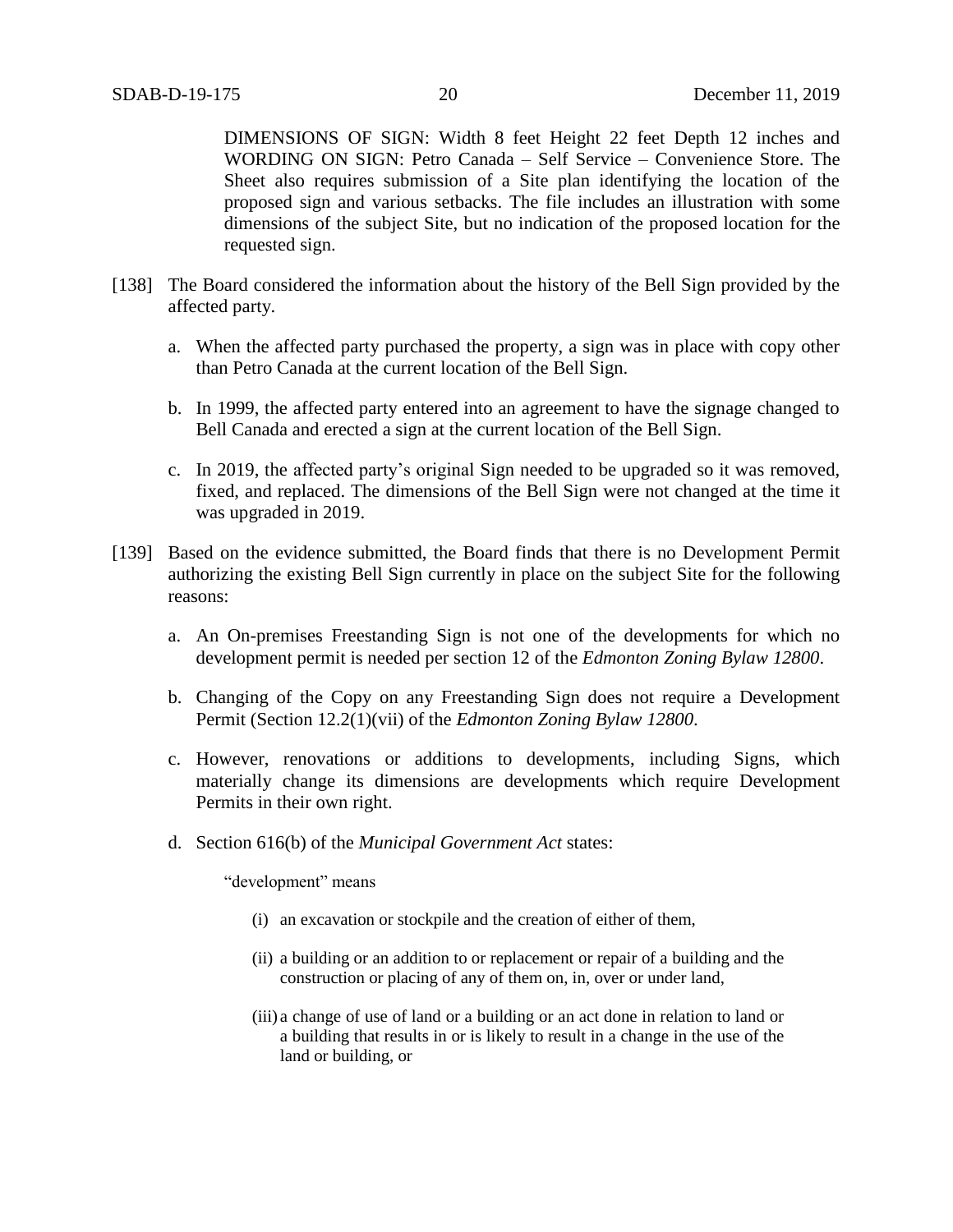- (iv) a change in the intensity of use of land or a building or an act done in relation to land or a building that results in or is likely to result in a change in the intensity of use of the land or building.
- e. Based on the available evidence, the Bell Sign is materially larger in size, particularly in width, from the Sign approved in Permit number 91006523.
- f. The Board finds additional support for this conclusion in section 23.1(17) of the *Edmonton Zoning Bylaw* which states "Notwithstanding subsection 23.1(2), it is an offence to display a Freestanding Sign in contravention of Development Permit."
- g. Further, section 23.1(2) states:

If a Development Permit is required but has not been issued, or is not valid under this Bylaw, it is an offence for any person;

- a. to construct a building or structure;
- b. to make an addition or alteration thereto;
- c. to commence a Use or change of intensity of Use; or
- d. to place a Sign on land.
- h. It was also unclear from the available evidence that the Bell Sign was even erected at the location approved in Permit number 91006523. It is up to the affected party that must prove that their Sign has an authorized Development Permit.
- [140] Accordingly, the Board finds that the existence of the Bell Sign is not a reason for the Board to deny the appeal.
- [141] Finally, the Board considered the affected party's request that the Board either deny the appeal or adjourn the hearing pending resolution of private legal matters between themselves and the Appellants concerning who has the legal right to erect a sign at the proposed location.
- [142] The Board is not persuaded that these outstanding private matters preclude it from proceeding with the hearing or allowing the appeal. The issuance of a Development Permit merely confirms compliance with the applicable zoning bylaw, it does not relieve applicants from the requirements of any other applicable legislation, caveat, covenant, easement or other legal instrument, including in this case the Condominium Property Act or the applicable condominium bylaws. In other words, an applicant may obtain a Development Permit, but for other legal reasons be unable to legally construct and install the development.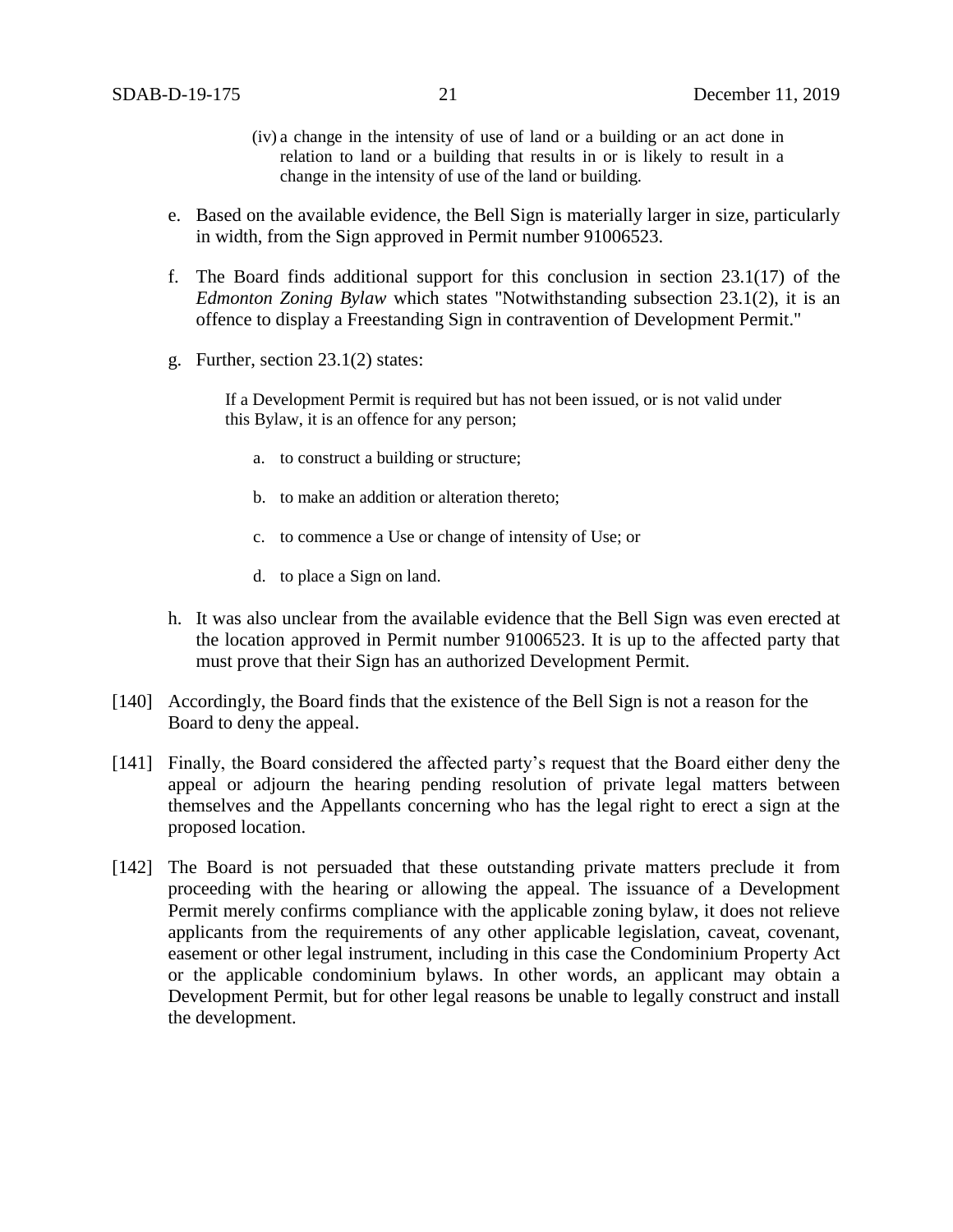[143] For all the above reasons, the appeal is allowed and the proposed development is approved subject to the stated condition.

Brian Gibson, Presiding Officer Subdivision and Development Appeal Board

c.c. V. Vuong City of Edmonton, Development & Zoning Services, Attn: B. Noorman / H. Luke